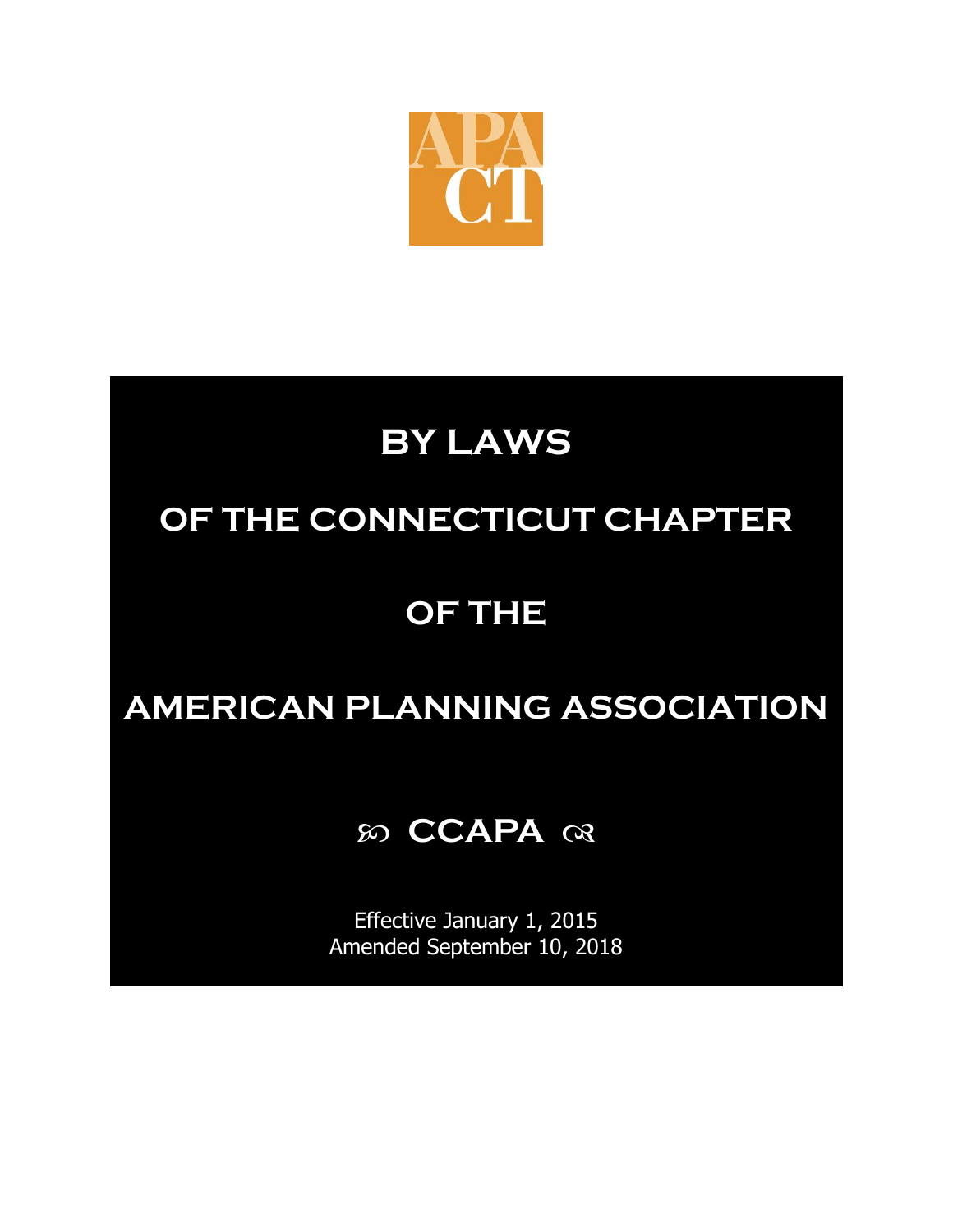

#### **BYLAWS**

**OF THE**

**CONNECTICUT CHAPTER**

### **AMERICAN PLANNING ASSOCIATION**

### **CCAPA**

### **INDEX TO BYLAWS**

| <b>TITLE</b>                                      | PAGE(S)        |
|---------------------------------------------------|----------------|
| <b>COVER</b>                                      | 1              |
| <b>INDEX</b>                                      | $\overline{2}$ |
| ARTICLE I - NAME; JURISDICTION; LEGAL STANDING    | $3 - 4$        |
| ARTICLE II - PURPOSES                             | 5              |
| ARTICLE III - MEMBERSHIP                          | 6              |
| ARTICLE IV - FINANCES                             | 7              |
| ARTICLE V - OFFICERS                              | $8 - 11$       |
| ARTICLE VI - EXECUTIVE BOARD                      | $12 - 14$      |
| ARTICLE VII - PROFESSIONAL DEVELOPMENT OFFICER    | 15             |
| ARTICLE VIII - STANDING COMMITTEES                | $16 - 19$      |
| ARTICLE IX - PERIODIC COMMITTEES                  | 20             |
| ARTICLE X - CHAPTER EVENTS                        | 21             |
| <b>ARTICLE XI - ELECTIONS</b>                     | $22 - 23$      |
| ARTICLE XII - CHAPTER VOTES / VOTING REQUIREMENTS | 24             |
| ARTICLE XIII - MISCELLANEOUS PROVISIONS           | 25             |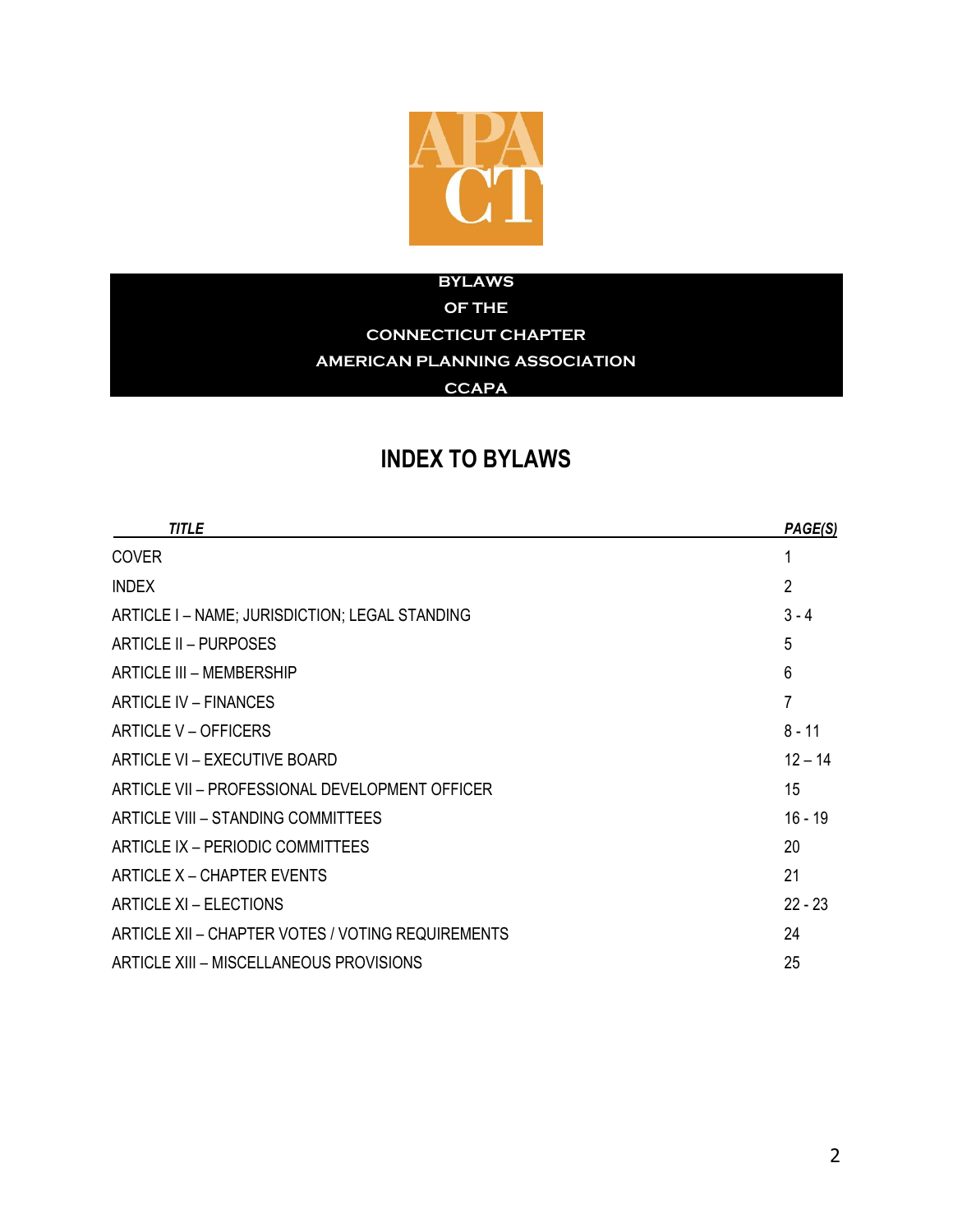

#### **OF THE**

# **CONNECTICUT CHAPTER AMERICAN PLANNING ASSOCIATION CCAPA**

### *ARTICLE I*

### *CHAPTER NAME AND JURISDICTION;* **TERMS DEFINED**

#### A. **Name**

- 1. The name of this organization shall be the Connecticut Chapter of the American Planning Association, hereinafter referred to as "the Chapter", or as "CCAPA".
- 2. The use of "CCAPA" shall be recognized as a legal alternative form of acknowledgment, endorsement or reference.

### B. **Area of Jurisdiction**

1. The area and jurisdiction served by the Chapter shall be the State of Connecticut.

### C. **Legal Standing**

CCAPA is a subordinate of the American Planning Association (APA), a national organization. APA was incorporated as a not-for-profit corporation in the District of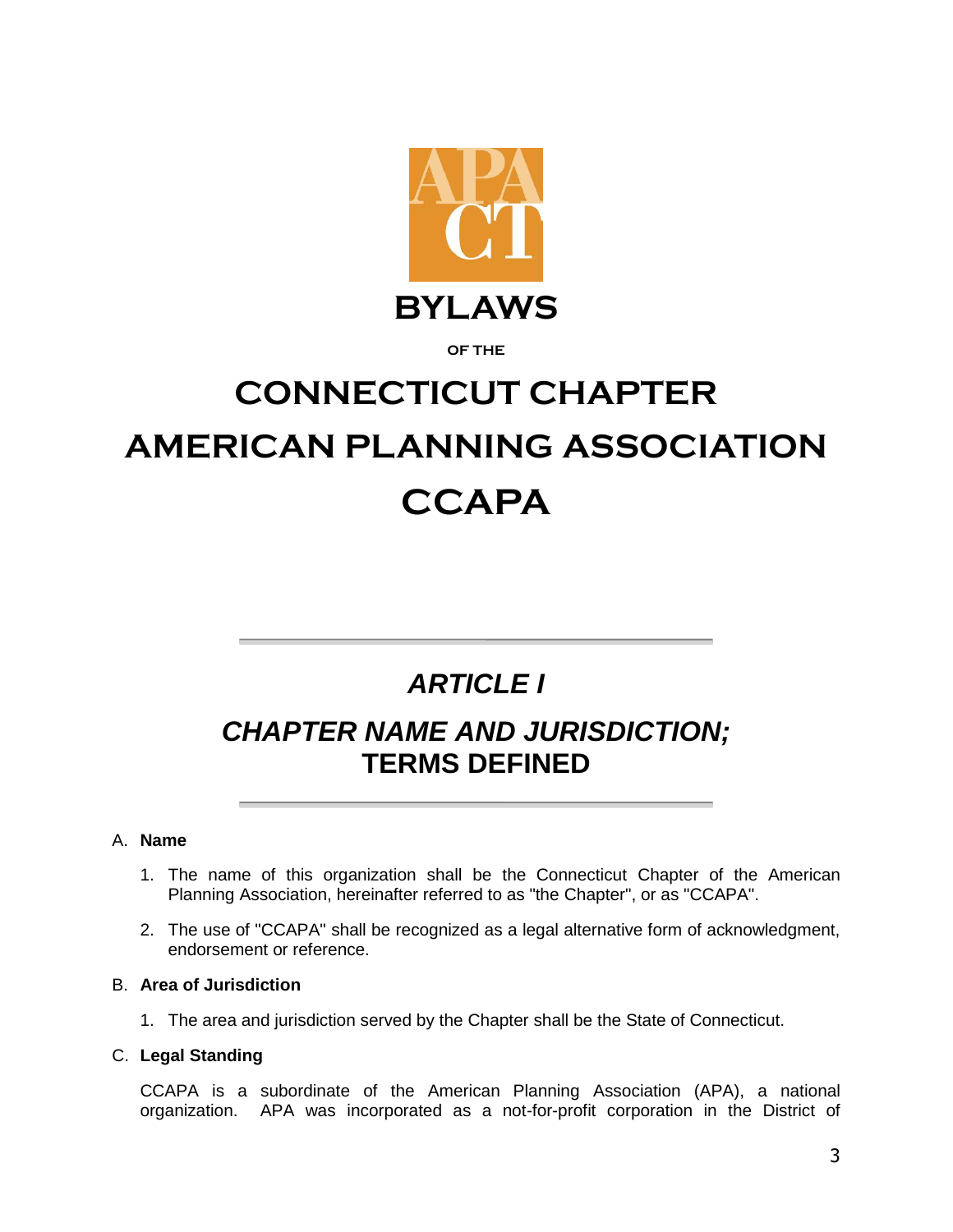Columbia on October 1, 1978. APA was issued a  $501(c)(3)$  exemption by the IRS on June 27, 1980, which established it as a tax exempt organization under the Internal Revenue Code. APA has a Federal Employer Identification Number (FEIN): 52-1134021 and Group Exemption Number (GEN): 3192

APA Chapters are subordinates of the national Association. The Connecticut Chapter of the American Planning Association is a subsidiary under national's group exemption. The Chapter's Employer Identification Number (EIN) is: 222511702.

### D. **Terms Defined**

Executive Board: The appointed officers of the Chapter, as hereafter defined, along with the Elected Officers together comprise the Executive Board ("The Board")

Gender: for the purposes of these Bylaws the use of the terms in the masculine shall also mean the feminine; the use of terms in the feminine shall also mean masculine.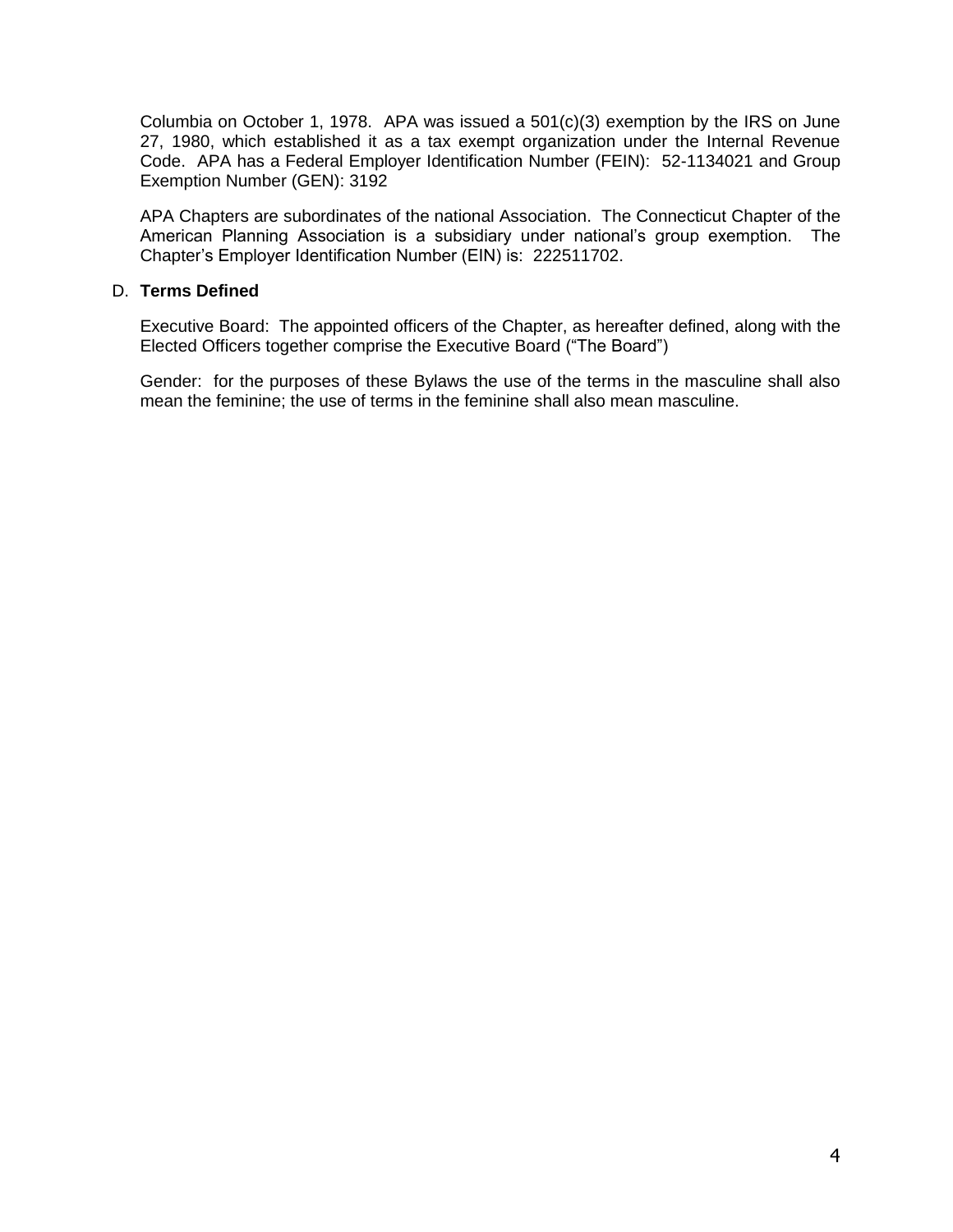### *ARTICLE II*

### *CHAPTER PURPOSES*

#### A. **Purposes**

- 1. The purposes of the Chapter shall be:
	- a. to enable its members to participate more fully in the American Planning Association, the national parent organization, hereinafter referred to as "APA";
	- b. to advise APA's Board of Directors on the implementation of APA policy;
	- c. to advance the art and science of planning in Connecticut;
	- d. to encourage the exchange of planning knowledge, information and experience in Connecticut;
	- e. to advance the interests and welfare of the planning profession in Connecticut; and
	- f. to encourage and guide newer members of the profession to the end that the purposes of APA and the Chapter shall be furthered.
- 2. In addition, the purposes of the Chapter shall include those stated in the Chapter's Strategic Plan, adopted July 12, 2002, and may be amended from time to time.
- 3. Further, the purposes of the Chapter shall include those stated in the annually adopted Work Plan, and may be amended from time to time.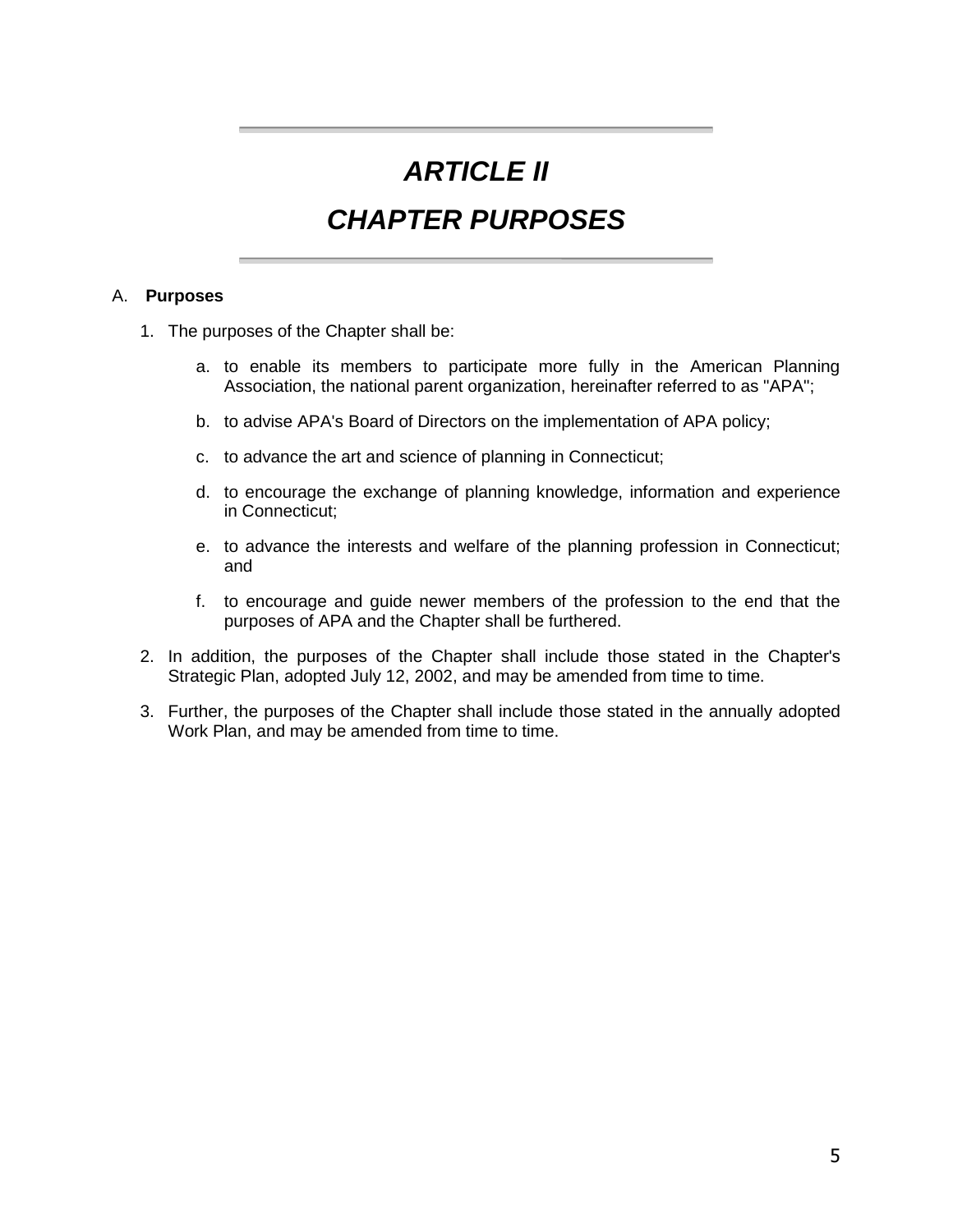### *ARTICLE III*

### *CHAPTER MEMBERSHIP*

#### A. **Regular Members**

- 1. APA members who are identified by the national office of APA as members of the Connecticut Chapter shall be Regular Members of the Chapter.
- 2. Chapter membership shall automatically be transferred to another chapter when a Regular Member changes his or her address of record to that chapter's area.
- 3. Any Regular Member ceasing to be a member of APA shall automatically cease to be a Regular Member of the Chapter.

#### B. **Chapter-Only Members**

- 1. Individuals, firms, organizations and agencies which are not members of APA but which otherwise provide the Secretary with a mailing address in Connecticut and pay the annual Chapter dues shall be Chapter-only Members of the Chapter.
- 2. Chapter-only Members shall be entitled to the benefits of Chapter membership as determined by the Member Services Committee. Such benefits may be different from those accorded to Regular Members.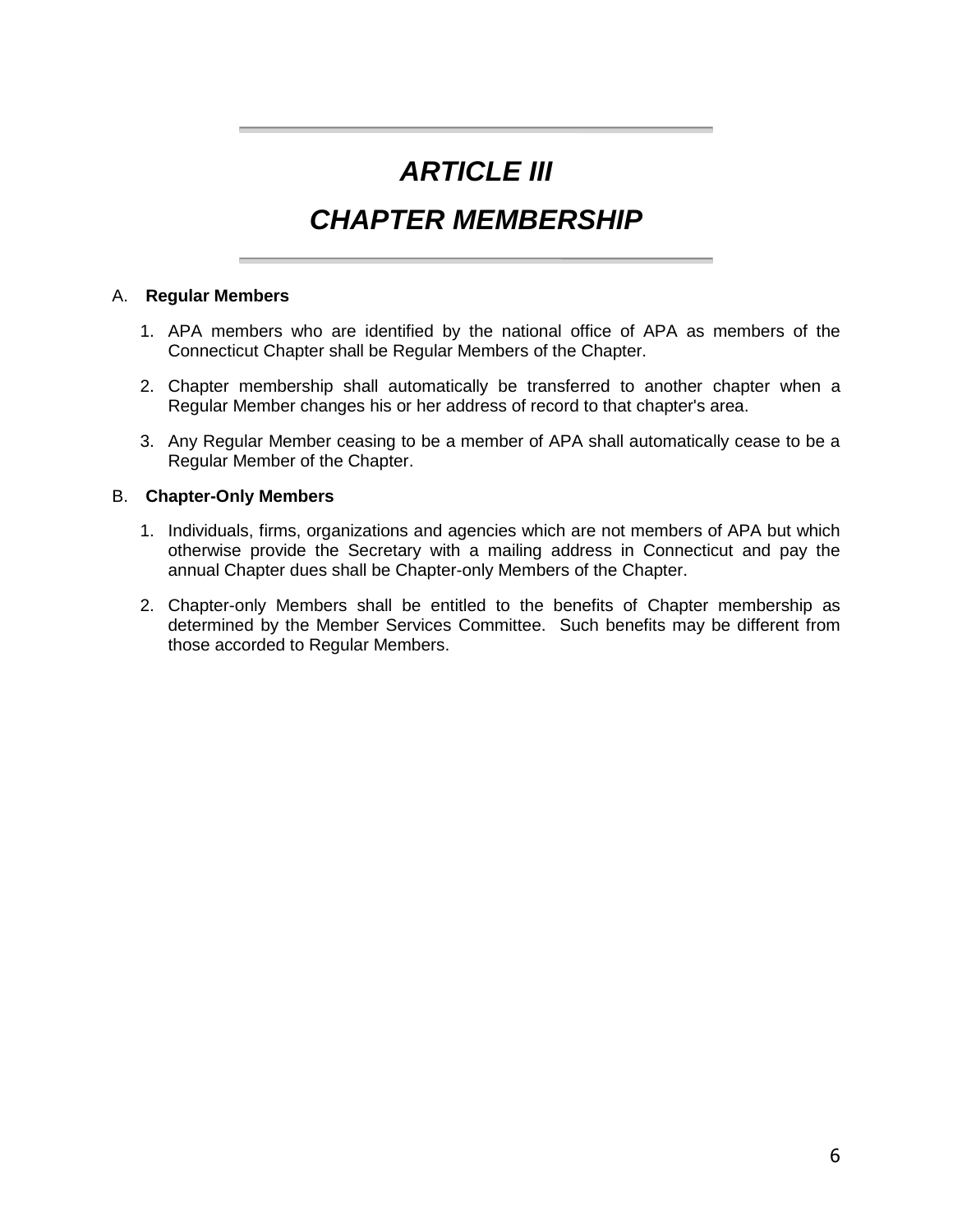### *ARTICLE IV*

### *CHAPTER FINANCES*

### A. **Budget**

- 1. The Chapter's fiscal year shall be from October 1 to September 30.
- 2. The Treasurer shall prepare and the Executive Board shall review, modify if necessary, and adopt a budget setting forth programs and activities for which funds may be expended for the next fiscal year, and the amount authorized to be expended therefor.
- 3. The budget may be amended from time to time by a majority vote of the Executive Board. The Treasurer shall maintain a log of all budget amendments including the date each amendment was approved.
- 4. The adopted budget and any subsequent amendments thereto shall be published in the next issue of the Chapter Newsletter following adoption.

#### B. **Chapter Dues**

- 1. Chapter dues shall be paid annually.
- 2. The amount of annual Chapter dues shall be established by the Executive Board at the time of preparation of the budget. Any increase in the amount of annual Chapter dues shall require the approval of the Chapter membership in accordance with the voting procedures prescribed in Article XII. The amount of annual dues shall be reported to the national office of APA.
- 3. Annual Chapter dues may be established in different amounts for different categories of Chapter membership.
- 4. Dues shall be collected by the national office of APA pursuant to the APA Bylaws.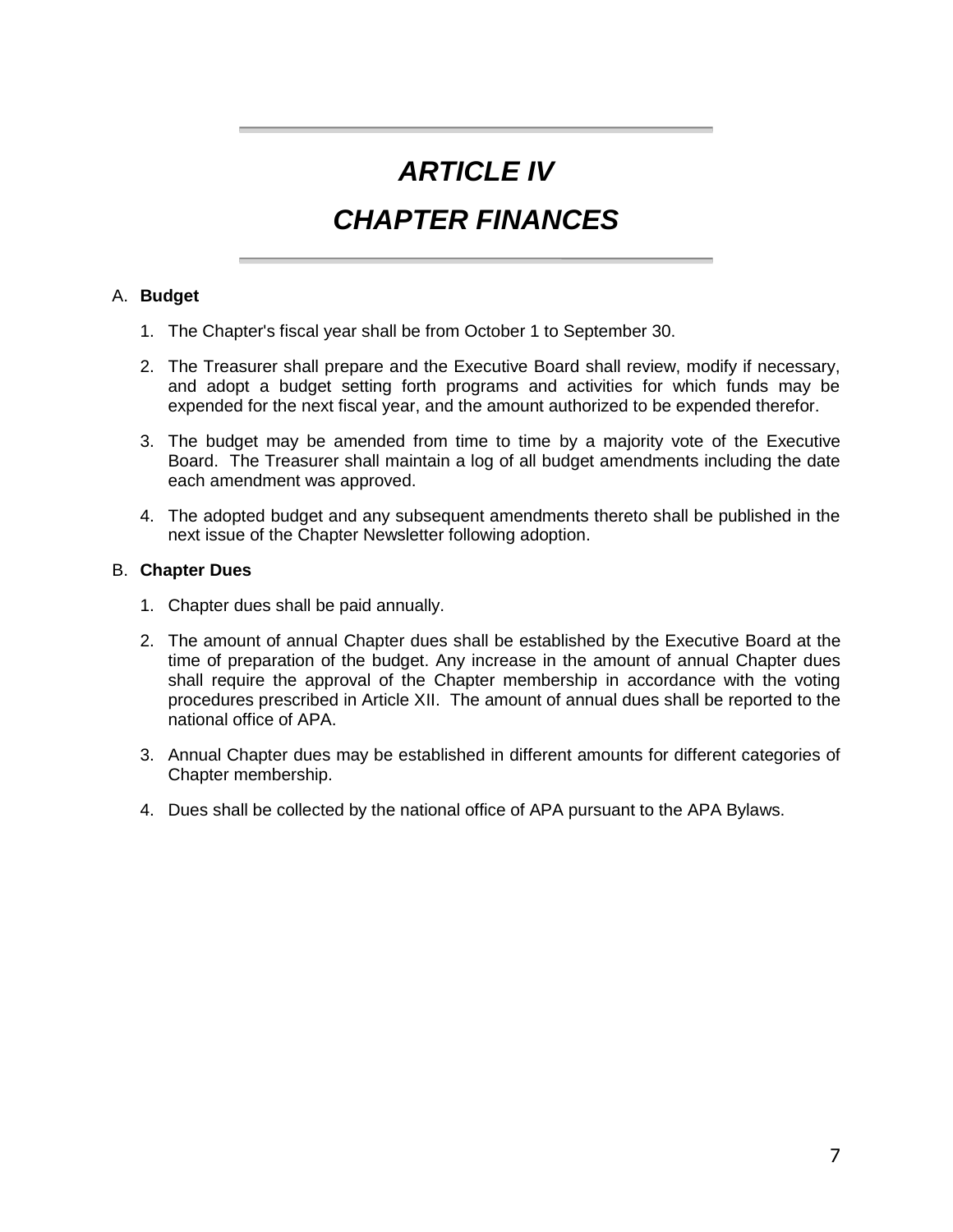### *ARTICLE V*

### *CHAPTER OFFICERS*

### A. **Officers**

1. The Officers of the Chapter shall be a President, a President-elect, a Secretary, a Treasurer, and an Immediate Past President.

#### B. **Qualifications**

- 1. All Chapter Officers shall be Regular Members in good standing of the Chapter.
- 2. To be eligible to run for the position of President-elect the candidate shall have at a minimum served one 2-year term as a member of the Board as of the effective date of taking office as President.
- 3. Any person elected to and serving two full consecutive terms as President, Secretary or Treasurer shall not be eligible to serve in that office for a third consecutive term.
- 4. Nothing shall prevent any person from serving additional terms in the same office provided that such terms are not consecutive, as detailed in paragraphs 2 and 3 above.

#### C. **Duties**

- 1. The President of the Chapter shall have the following duties:
	- a. To appoint the members of the Executive Board, with the advice and consent of the other Chapter Officers;
	- b. To appoint members to all Chapter boards, and other positions, with the advice and consent of the Executive Board;
	- c. To direct the preparation of an annual work program and budget;
	- d. To call meetings of the Chapter and the Executive Board;
	- e. To serve on the Chapter Presidents Council of APA;
	- f. To serve as an ex-officio member of all boards, except the Nominating and Elections Board;
	- g. To preside at meetings of the Chapter and Executive Board;
	- h. To regularly report to the Board of the President's activities;
	- i. To annually schedule and preside over no less than one Board retreat, which may extend more than one day, for the purpose of intensive examination and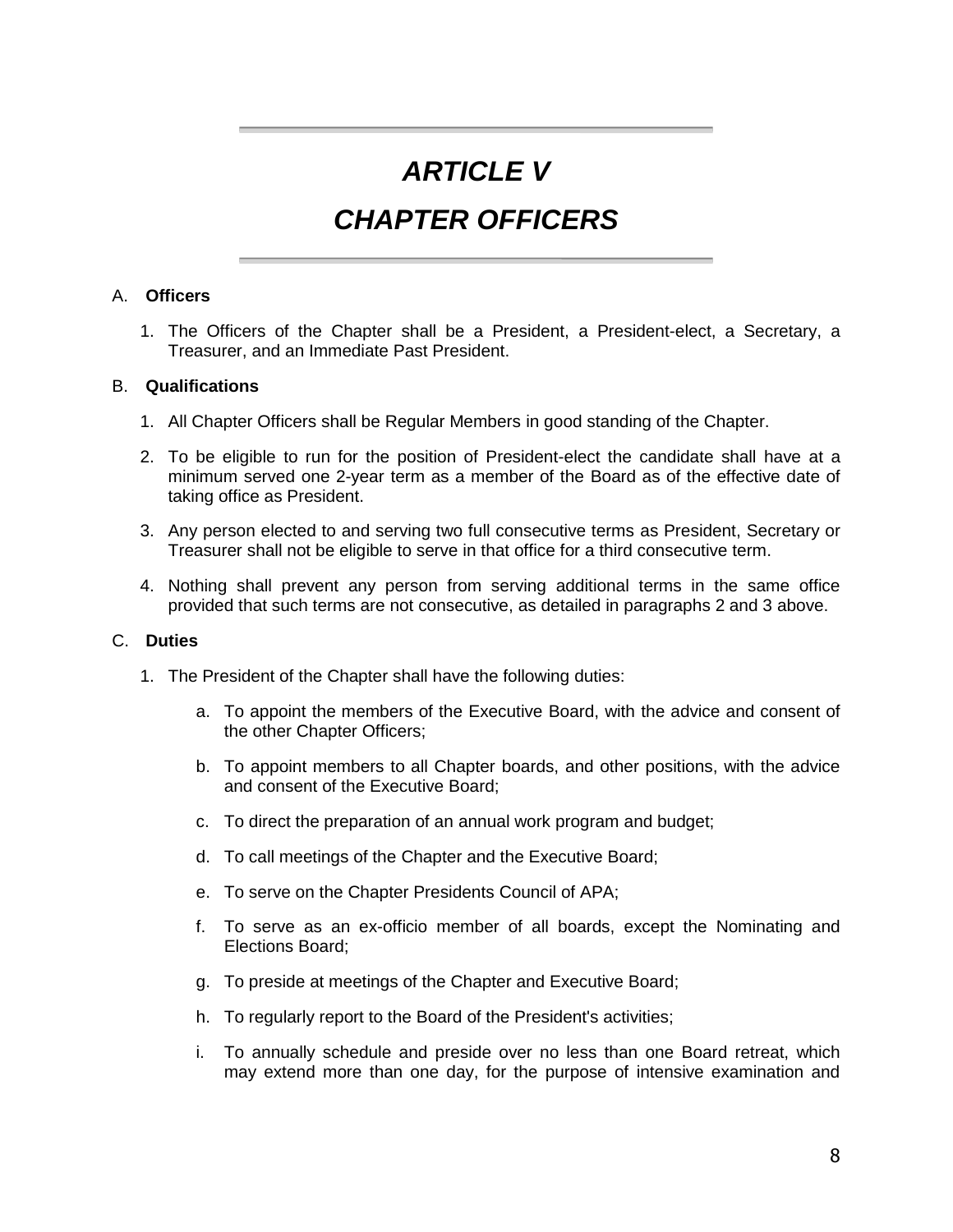implementation of Chapter policy, procedure and practice and/or other issues of major import.

- j. To represent the Chapter before other groups and the public and to perform other duties as required by these Bylaws or as customary to the office;
- k. To enter into contracts for services related to the Chapter's operations and activities consistent with the budget and purposes of the Chapter;
- l. To engage such management services as may be deemed necessary for the conduct of the business of the Chapter;
- m. To enter into affiliations, alliances and sponsorships when such activity furthers the purposes of the Chapter and its Strategic Plan or provides benefits and/or services to the membership;
- n. To make necessary arrangements to establish a permanent archive of Chapter records and preservation of the Chapter's history.
- 2. The President-elect of the Chapter shall have the following duties:
	- a. To actively assist the President in the guidance and coordination of Chapter activities;
	- b. To carry out duties assigned by the President;
	- c. To act as President in the temporary absence or incapacity of the President.
	- d. To learn the function of the Presidency in anticipation of assuming such office.
- 3. The Secretary of the Chapter shall have the following duties:
	- a. To prepare and report minutes of Chapter and Executive Board meetings;
	- b. To act as Parliamentarian and be familiar with the provisions of these bylaws and the most current version of Roberts Rules of Order. The Secretary shall preside on questions of rules or procedure and such ruling shall be final.
	- c. To transmit to APA staff a list of all Chapter Officers (including all required address and contact information) within 30 days of their election;
	- d. To transmit to APA staff the record of Chapter voting on Bylaw amendments or other Chapter matters of APA significance, APA matters, and planning issues of public significance as may be required by the APA Bylaws;
	- e. To transmit to APA staff copies of all Chapter publications;
	- f. To provide for ongoing management of communications (and supporting records and/or files), of and within the Executive Board, via the use of media services provided by the Board;
	- g. To act as Chair of the Scholarship Committee;
	- h. To act as ex-officio member of the Communications and Media Committee;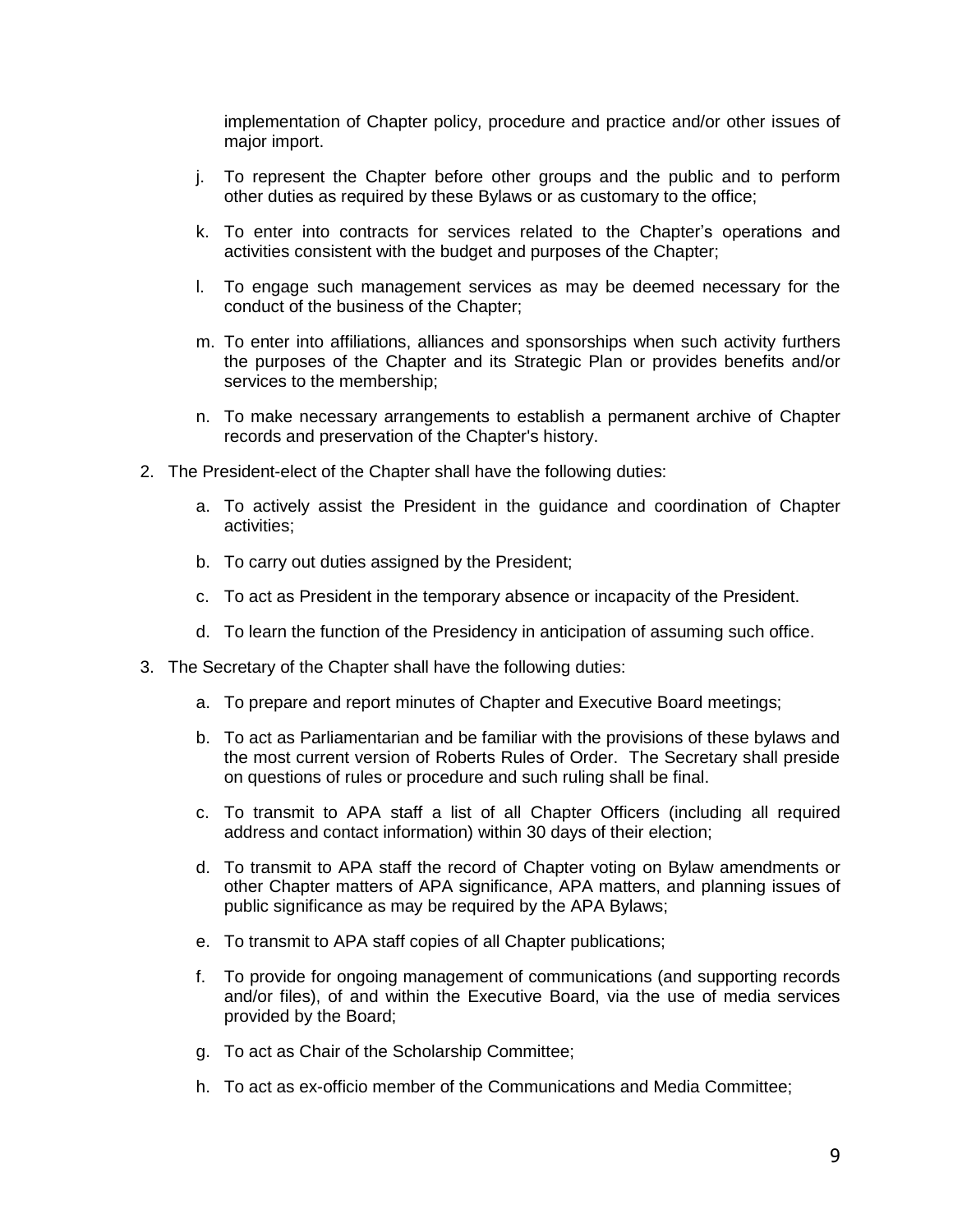- i. To maintain a record of attendance of all Board members;
- j. To make necessary arrangements for the annual archiving of minutes, business documents, records of programs and meetings, and other relevant information;
- k. To perform other duties as required by these Bylaws or as customary to the office.
- 4. The Treasurer of the Chapter shall have the following duties:
	- a. To receive and disburse Chapter funds;
	- b. To prepare an annual budget for review and adoption by the Executive Board;
	- c. To maintain accounts which shall be open to inspection by Chapter Officers and subject to audit;
	- d. To make arrangements for accounting and tax consulting services;
	- e. To ensure that tax forms are submitted in accordance with deadlines;
	- f. To make regular reports to the Executive Board on the financial status of the Chapter;
	- g. To notify the national office of APA of the amount to be charged for annual Chapter dues;
	- h. To submit quarterly and year-end financial reports to APA;
	- i. To perform other duties as required by these Bylaws or as customary to the office.
- 5. The Immediate Past-President of the Chapter shall have the following duties:
	- a. To provide an effective and seamless transition in the office of the President;
	- b. To advise and counsel the President and Executive Board;
	- c. To perform such other duties or represent the Chapter as may be requested by the President.
- 6. The Past-President Advisory Committee of the Chapter shall have the following duties:
	- a. To advise and counsel the President and Executive Board;
	- b. To perform such other duties or represent the Chapter as may be requested by the President.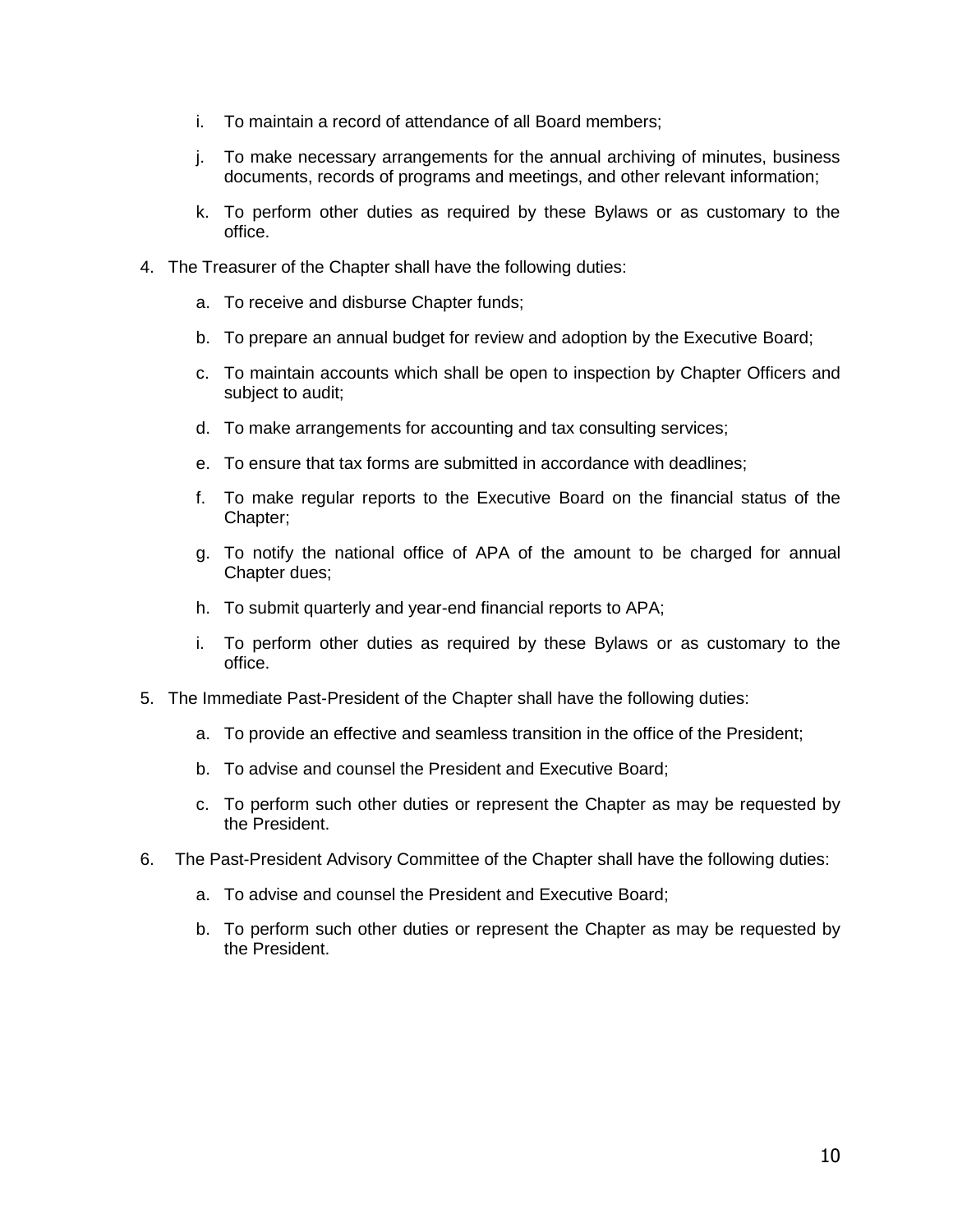### D. **Annual Report**

1. The Chapter Officers shall prepare in writing an Annual Report which highlights the Chapter's activities for the preceding year. The Annual Report shall be presented to the Executive Board for its review prior to the Annual Meeting. The Annual Report shall be made available to the Chapter membership upon the close of the Chapter's fiscal year.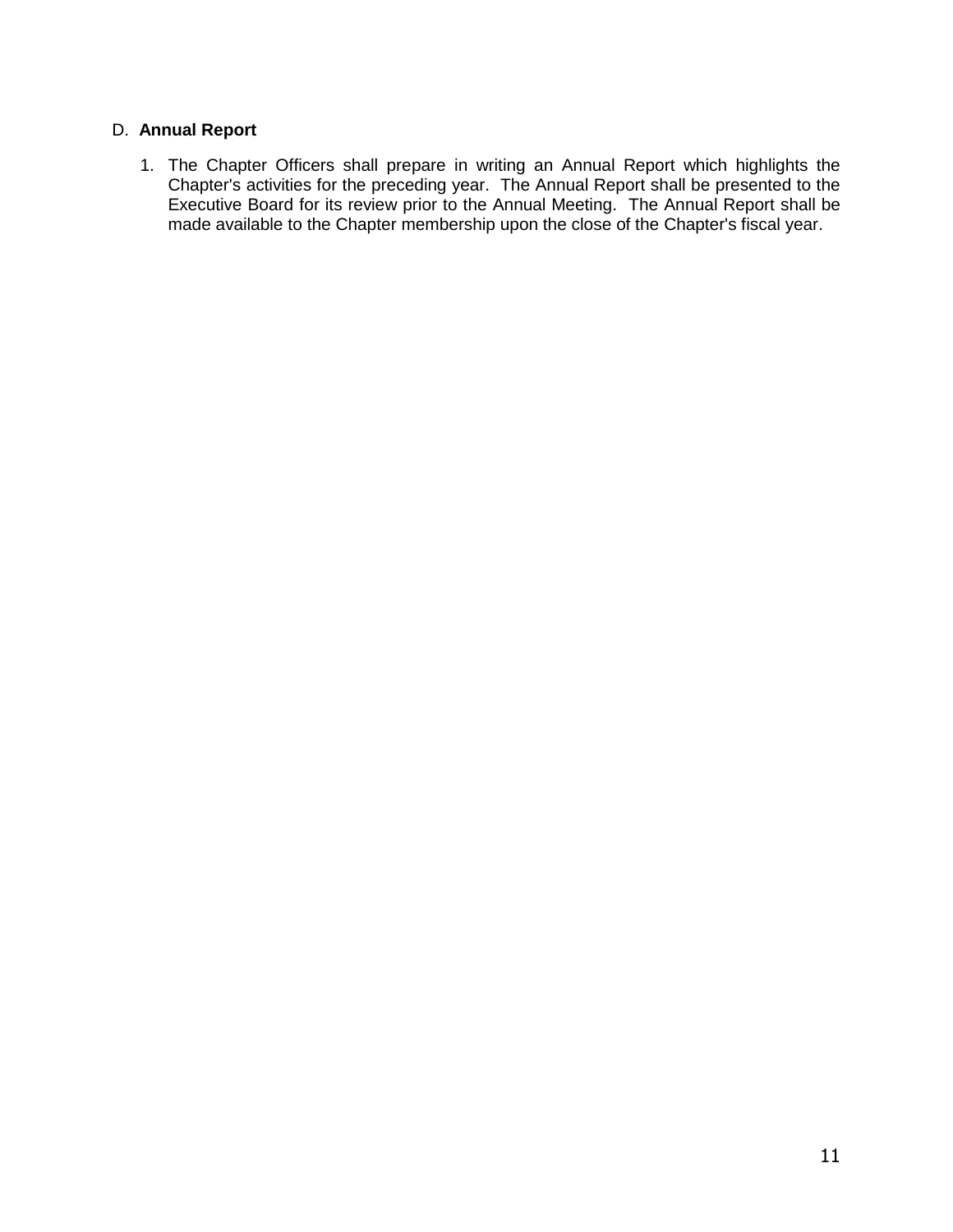### *ARTICLE VI*

### *EXECUTIVE BOARD*

### A. **Composition**

1. The Executive Board (the "Board") shall consist of the elected Chapter Officers, the Professional Development Officer, the Program/CM Committee Chair, the Member Services Chair, the Communications and Media Committee Chair, the Government Relations Officer, and up to eight (8) members-at-large. During the term of the Immediate Past President he(she) shall be a non-voting member of the Board.

#### B. **Qualifications**

1. All appointed members of the Executive Board shall be either Regular or Chapter-only Members of the Chapter.

#### C. **Terms of Executive Board**

1. The full terms of the appointed members of the Executive Board shall be 2 years in length commencing on the January  $1<sup>st</sup>$ , following the seating of Elected Officers. The appointed members shall serve the length of the term and shall continue until reappointed or replaced.

#### D. **Creation and Filling of Vacancies on the Board; Absence and Removal**

- 1. Should a vacancy occur among the appointed members of the Executive Board due to resignation, incapacitation to perform the duties, death or some other unforeseen circumstance, the vacancy shall be filled by the regular appointment process for such position.
- 2. Elected Officers and appointed members of the Executive Board may be removed from office upon a three-quarters vote of the entire Executive Board for just cause based upon findings of malfeasance and/or misconduct in the performance of the duties of their office.
- 3. Three or more unexcused absences of scheduled Board meetings by appointed members of the Executive Board during a given calendar year may be cause for removal from office by the President upon a three-quarters vote of the quorum of the Executive Board. The Secretary shall maintain a record of attendance of the members of the Board.
- 4. Subject to confirmation by a two-thirds vote of a quorum of the Executive Board, the President may determine that a vacancy exists on the Board, even though a formal resignation has not been produced, by showing a regular and continued pattern of nonattendance, non-participation, or failure to perform the duties of the office.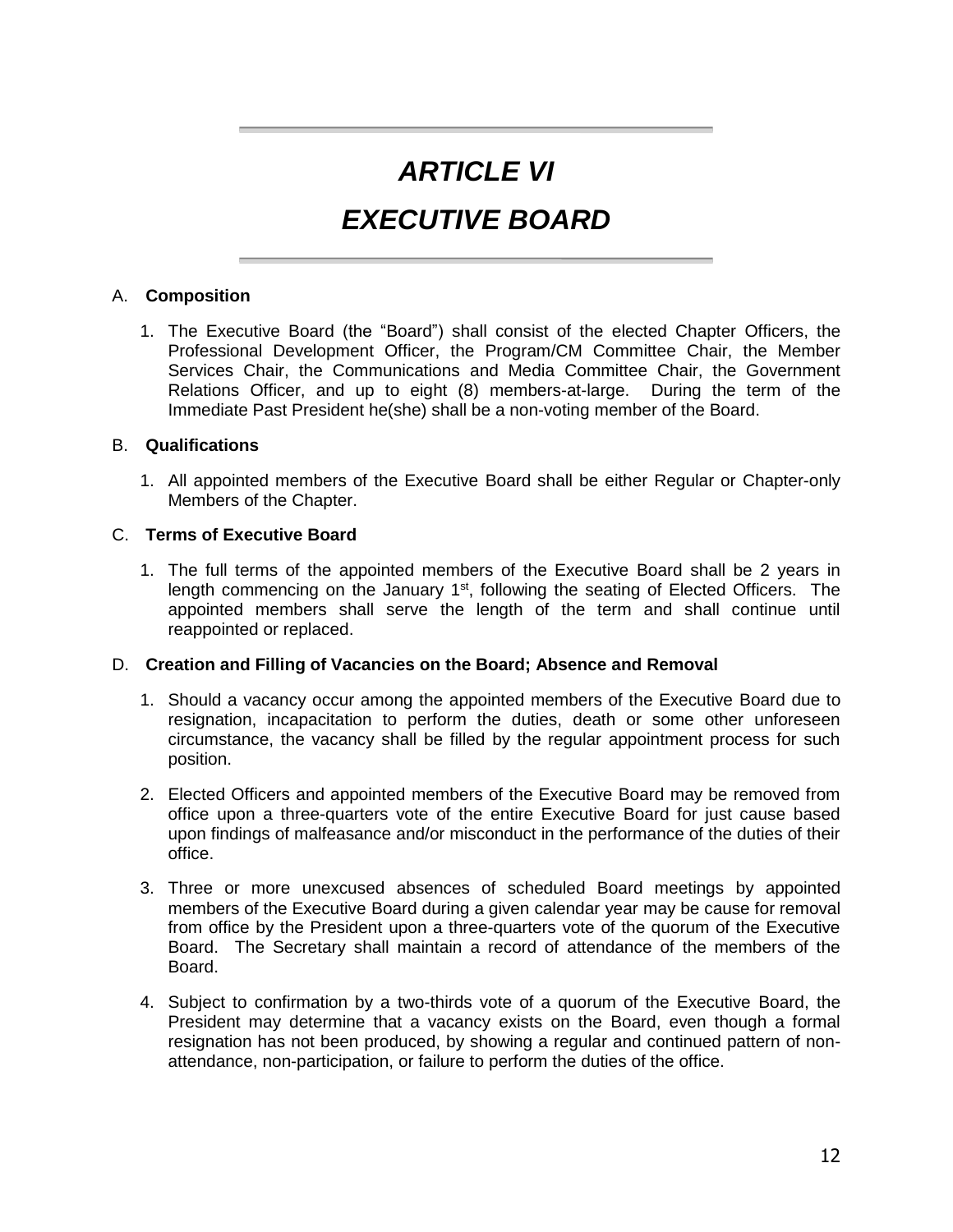### E. **Duties**

- 1. The Executive Board shall have the following duties:
	- a. To report upon all business which it has considered or acted upon between Chapter meetings;
	- b. To determine when and how Board reports shall be made public;
	- c. To put into effect the votes of the Chapter membership;
	- d. To make recommendations on applications for APA membership, if required or requested by APA;
	- e. To be the custodian of all Chapter property;
	- f. To adopt and administer the annual budget;
	- g. To develop and adopt an annual (fiscal year) work program to serve as a guide for the Chapter's activities;
	- h. To authorize and approve all contracts and expenditures, except as otherwise provided herein, but not to incur liabilities exceeding amounts of anticipated funds;
	- i. To cause an audit to be made of the accounts of the Treasurer when so required by the Board, such audit to be submitted to the Board for approval;
	- j. Upon the recommendation of the President advise and consent to appointments to the Committees of the Chapter;
	- k. To represent the Board before the membership by attending as many Chapter events as is practical;
	- l. To perform such other functions as are delegated herein or by the Chapter membership or by APA's Bylaws;
	- m. To cause the President and/or Treasurer to be bonded, and Board members and activities of the Chapter to be adequately insured, when so required by the Board; and
	- n. To engage any and all professional services as may be necessary to further promote the purposes of the Chapter.
- 2. The Executive Board shall fill vacancies in offices which occur between elections; Chapter Officers so selected shall hold office for the balance of the current term until their successors are elected and installed. Completion of a term balance greater than one year shall be considered a full term; completion of a term balance less than one year shall not be considered a full term.

### F. **Meetings**

1. Meetings of the Executive Board shall be called by the President, or by a two-thirds (2/3) majority of its members.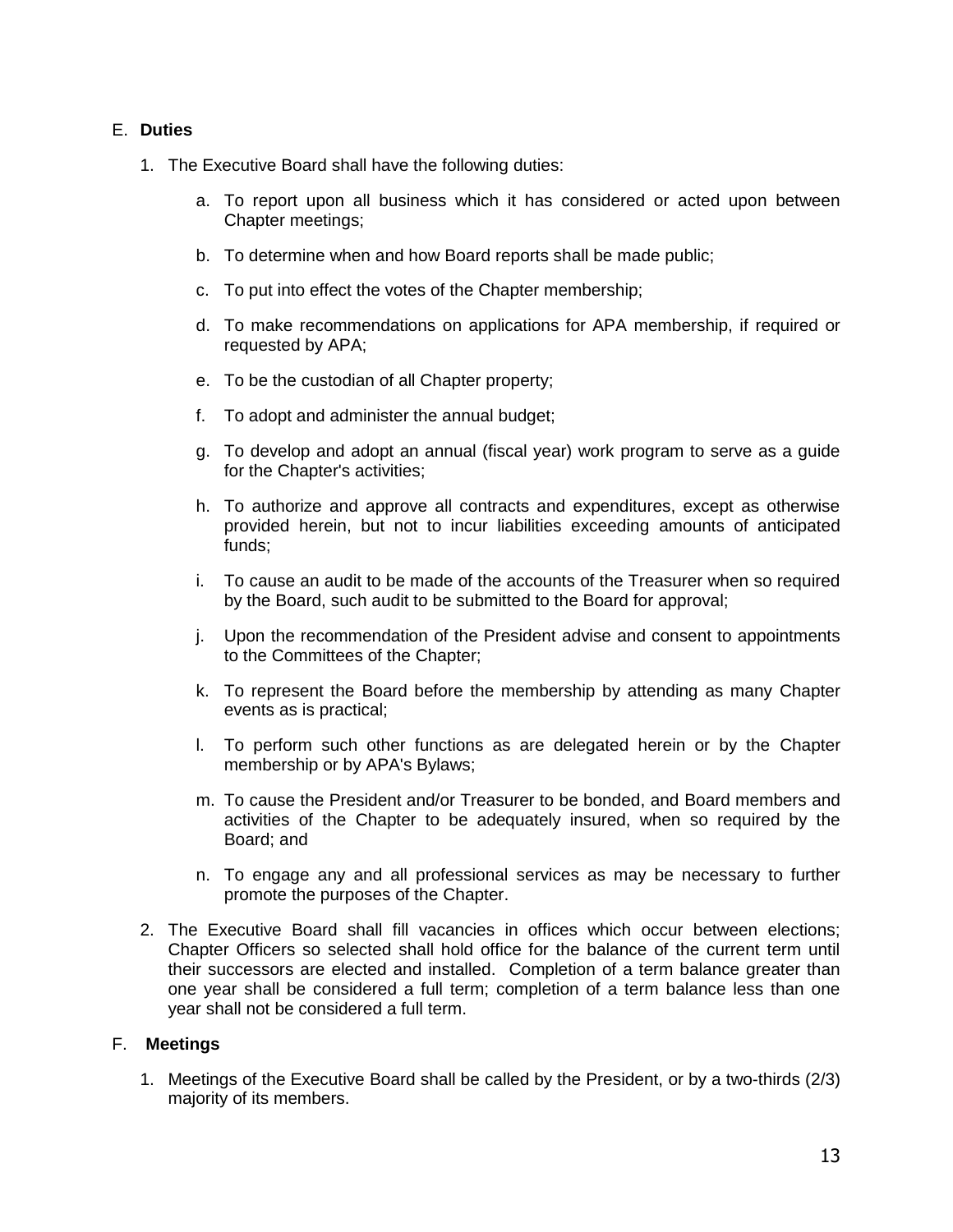- 2. In each year, there shall be at least four meetings of the Executive Board.
- 3. Meetings of the Executive Board shall be open to all members of the Chapter.

#### G. **Quorum to Conduct Business; Votes of the Board**

- 1. A simple majority of the total membership of the Executive Board shall constitute a quorum for the transaction of business at its meetings.
- 2. All decisions of the Executive Board shall require an affirmative vote of a simple majority of the quorum except where otherwise provided in these Bylaws.
- 3. Executive Board members may participate in any Board meeting and may vote electronically or telephonically when necessary; such vote and those participating shall be reported and recorded in the minutes of the next regular meeting of the Board. No confirming re-vote at a meeting shall be required unless the matter is reintroduced to the floor for reconsideration.
- 4. The Immediate Past President and Past President Advisory Committee shall have participatory rights on the Board, but shall have no voting rights.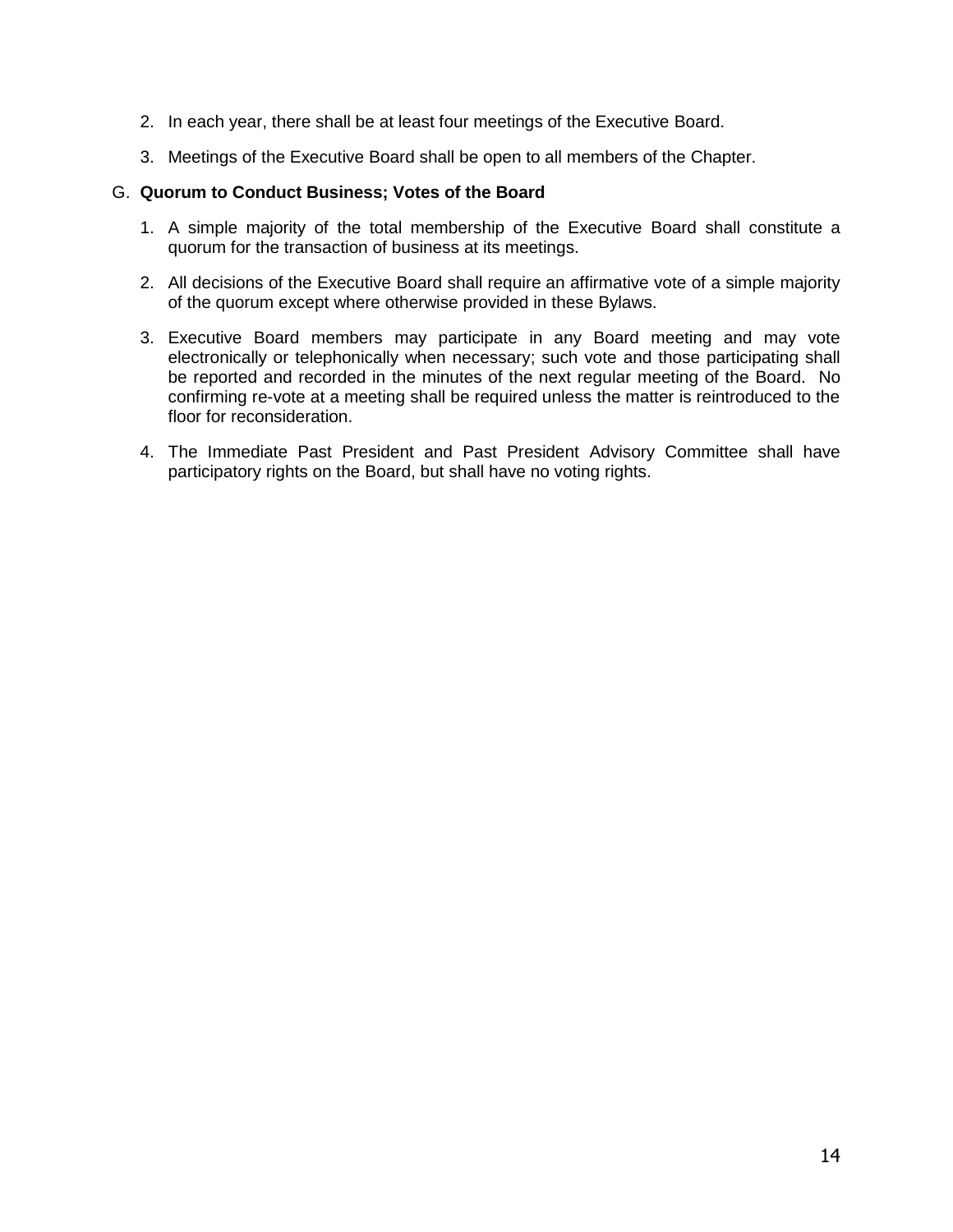### *ARTICLE VII*

### *PROFESSIONAL DEVELOPMENT OFFICER*

#### H. **Professional Development Officer; Appointment and Qualifications**

- 1. The President shall appoint a Professional Development Officer (PDO). The PDO shall be a member of the American Institute of Certified Planners (AICP) and shall meet the requirements of APA and AICP to serve as Professional Development Officer.
- 2. The PDO shall provide assistance and information to those Chapter members seeking membership in the American Institute of Certified Planners;
- 3. The PDO shall be responsible for implementing the protocol on ethics, and management and oversight of the AICP Certification Maintenance (CM) program for the Chapter.
- 4. The PDO shall be responsible for compliance with the Code of Ethics on behalf of the Chapter and its members, and also, presenting a schedule of ethics programs for its membership.
- 5. The PDO shall be responsible for maintenance of the AICP Examination Manual and the presentation of annual AICP examination preparation classes for prospective AICP candidates.
- 6. The PDO shall be an ex-officio member of both the Program/CM Committee and annual SNEAPA Committee.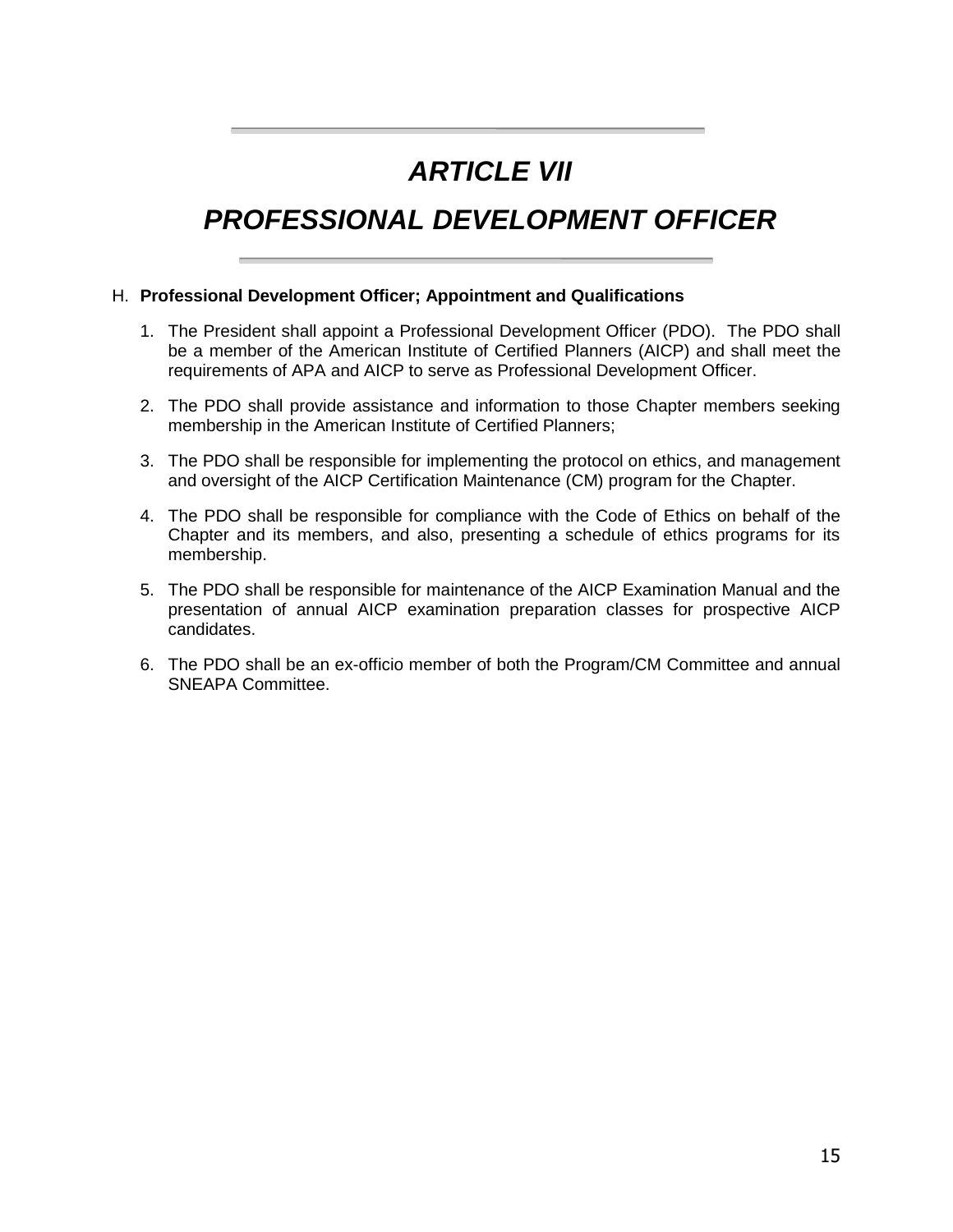### *ARTICLE VIII*

### *STANDING COMMITTEE(S)*

#### A. **Appointments**

- 1. The President, with the advice and consent of the Executive Board, shall appoint such Committees as are deemed necessary for the carrying out of the purposes of the Chapter. Such Committees shall be comprised of such membership as hereafter described in this Article.
- 2. Said Committees and their chairs shall be deemed to be continued upon seating of a new President unless they are discharged within 90 days after said election.
- 3. Said Committees shall perform all duties as hereinafter prescribed, and such other duties and responsibilities as may be prescribed by the Executive Board.
- 4. The Chairs of each Committee shall regularly report to the Executive Board.
- 5. All Committees at their discretion may have co-chairs if deemed appropriate by the Board.

#### B. **Program/CM Committee:**

- 1. There shall be a Program/Certification Maintenance (CM) Committee, consisting of no less than five Chapter members. One member shall be the Chapter's Professional Development Officer as required by APA. The Committee's duties shall include:
	- a. To establish an annual schedule of program activities for the Chapter consistent with the purposes of the Chapter;
	- b. To provide logistical support for, and make necessary arrangements related to program activities, schedules and related matters;
	- c. To provide continuing educational services serving the needs of all Chapter members;
	- d. To provide continuing educational services in support of Certification Maintenance(CM) required for members of the American Institute of Certified Planners;
	- e. To promote ethical planning practices among Chapter members.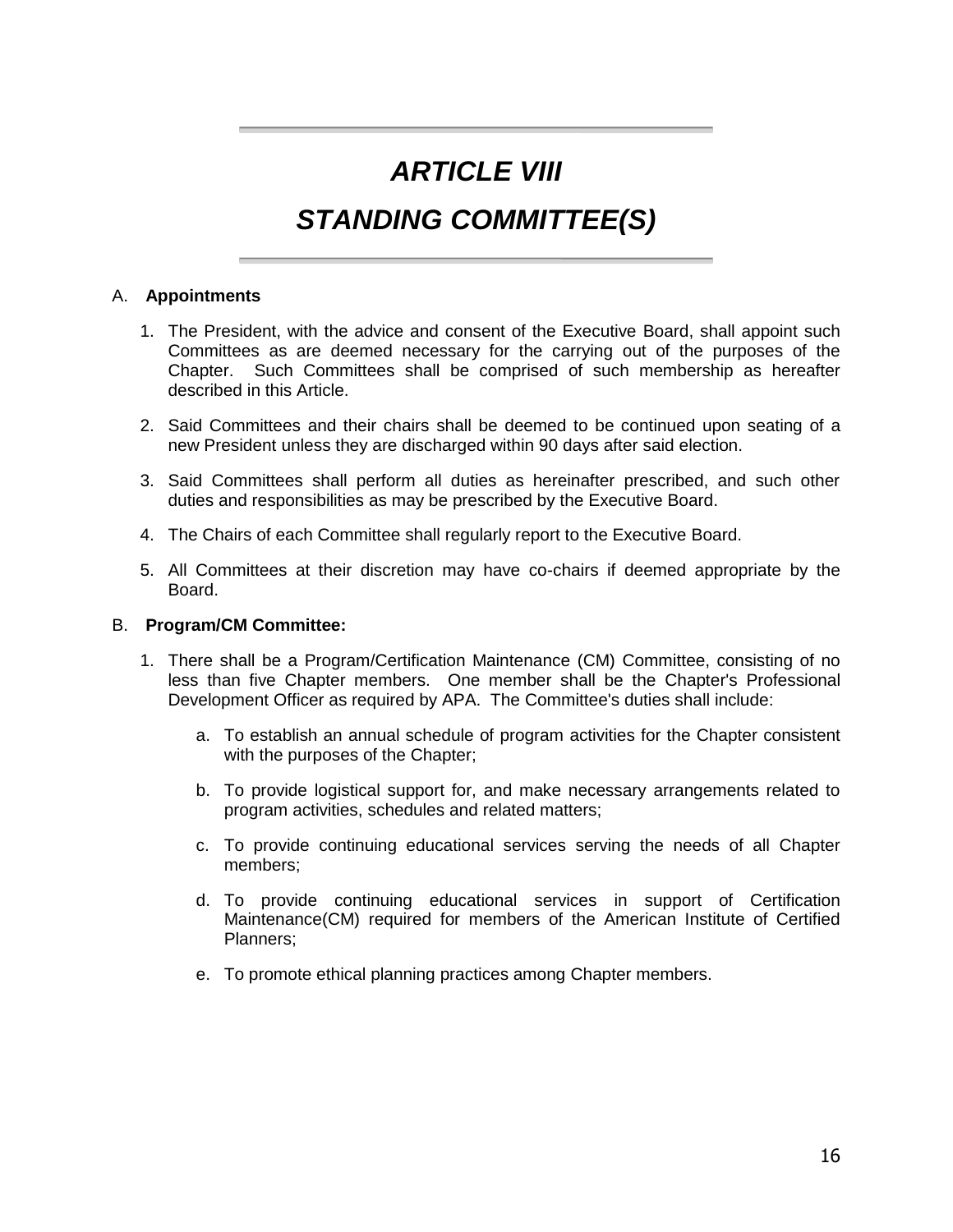#### C. **Member Services Committee:**

- 1. There shall be a Member Services Committee, consisting of no less than five Chapter members. The Committee's duties shall include:
	- a. To maintain an accurate roster of all Chapter members;
	- b. To develop mechanisms whereby Chapter members can contact the Executive Board and one another;
	- c. To develop mechanisms to gather information from Chapter members to provide internal market research and analysis on the Chapter membership's composition, interests, and ideas;
	- d. To provide information on Chapter membership to existing and prospective members;
	- e. To promote membership in APA and the Chapter through the recruitment of new members and the retention of existing members.

#### D. **Communications and Media Committee**:

- 1. There shall be a Communications and Media Committee, consisting of no less than five Chapter members. At least one member shall have AICP certification. The Secretary shall be an ex-officio member. One member shall be the Chapter's Newsletter Editor. The Committee's duties shall include:
	- a. To publish a Chapter newsletter;
	- b. To maintain the Chapter's website;
	- c. To make available information via the Chapter's media resources to CCAPA membership, the general public, news media and elected and appointed officials.

#### E. **Government Relations Committee:**

- 1. There shall be a Government Relations Committee, consisting of no less than nine Chapter members. At least three members shall have AICP certification. One member shall be the Chapter's Government Relations Officer, who shall be the Committee Chair. At least one member shall be a municipal planner in Connecticut. At least one member shall be a regional planner in Connecticut. At least one member shall be a privately employed planning consultant. The Committee's duties shall include:
	- a. To monitor pending legislation related to planning issues;
	- b. To develop and articulate Chapter positions on pending legislation related to planning issues;
	- c. To initiate legislation related to planning and development practice, procedures, and policy issues;
	- d. To make available information to Chapter members on a regular basis regarding legislation related to planning issues;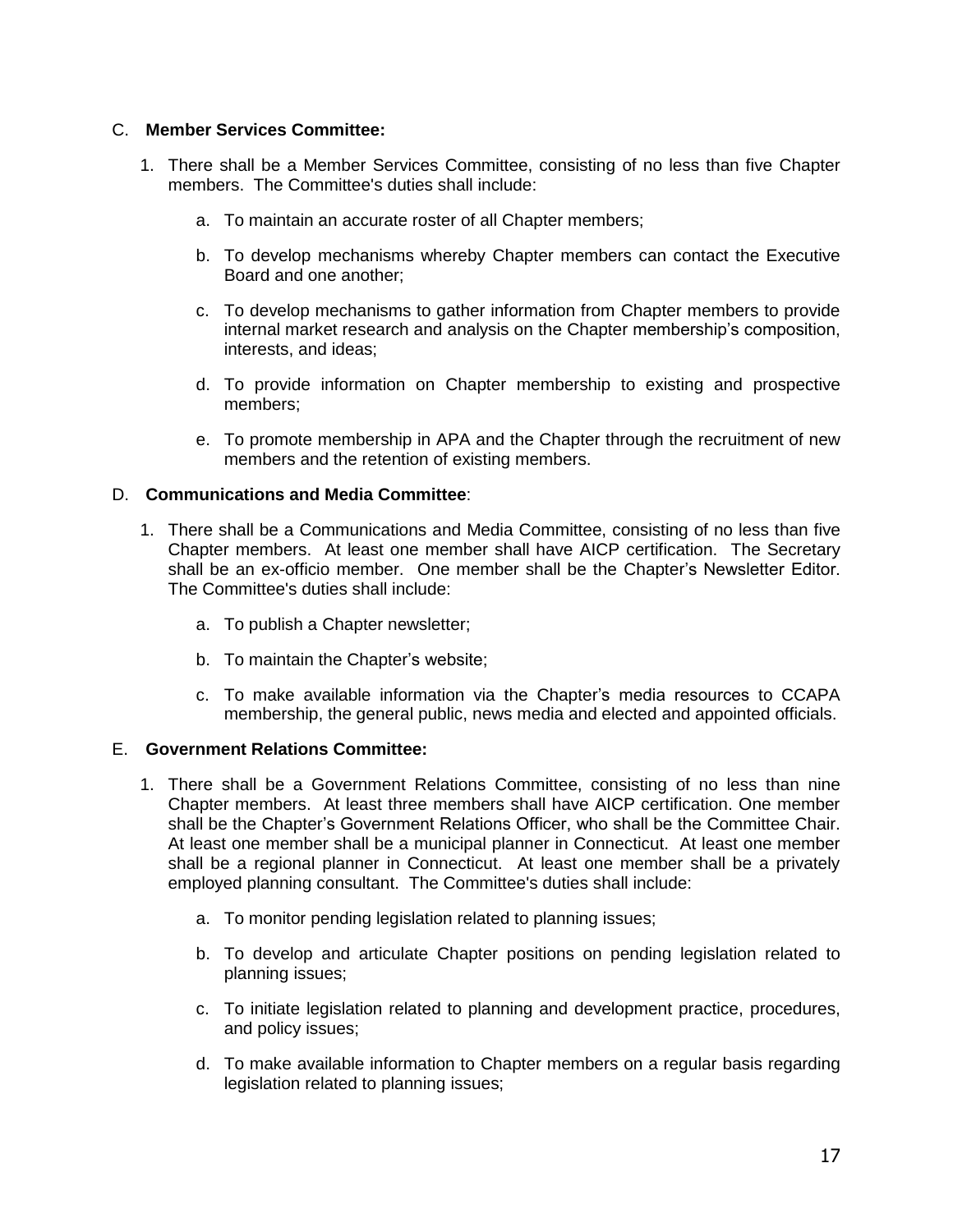e. To communicate with federal, state and other agencies on behalf of the Chapter in matters relating to government, policy and planning issues.

### F. **Strategic and Executive Work Plan Committee**:

- 1. There shall be a Strategic and Executive Work Plan Committee, consisting of no less than three, and no greater than five Board members, and shall be chaired by the President. The Committee's duties shall include:
	- a. On an ongoing basis, review and recommend to the full Board updates to the Strategic Plan;
	- b. On an ongoing basis, review and recommend to the full Board updates to the annual and/or multi-year work plans of the Board.

#### G. **Past-President Advisory Committee**

1. The Past-President Advisory Committee may consist of the Past Presidents of the Chapter who completed their terms in good standing. They shall serve as advisors and councilors to the Executive Board and may perform such other functions as may be sought by the President or the Board. Membership in this board is purely voluntary and at the discretion of qualified individuals.

#### H. **Nominating and Elections Committee**

- 1. The Nominating and Elections Committee shall consist of three Chapter members. At a minimum, one member shall be a member of the Board, who shall preside as Chair. Should there be more than one Board member on the Committee, the Executive Board shall appoint a Board member on the Committee as Chair.
- 2. No member of the Nominating and Elections Committee shall run for office for the term for which nominations shall be made.
- 3. The Committee shall recommend a slate of officers and/or candidates for elected office.
- 4. The Committee shall conduct the election process as prescribed in Article XI.
- 5. The Committee shall conduct Chapter votes as prescribed in Article XII.

#### I. **Awards Committee**

1. The Awards Committee shall annually solicit, consider and select recipients for the Chapter Awards Program.

#### J. **Scholarship Committee**

1. The Scholarship Committee shall annually solicit, consider and select recipients for the Chapter Scholarships.

### K. **Other Appointed Individual Committee(s)**

1. Peer Support Agent: The President shall appoint a Peer Support Agent who may provide confidential peer assistance, mentoring and guidance when requested by a member. Such assistance shall be non-binding and shall incur no liability upon the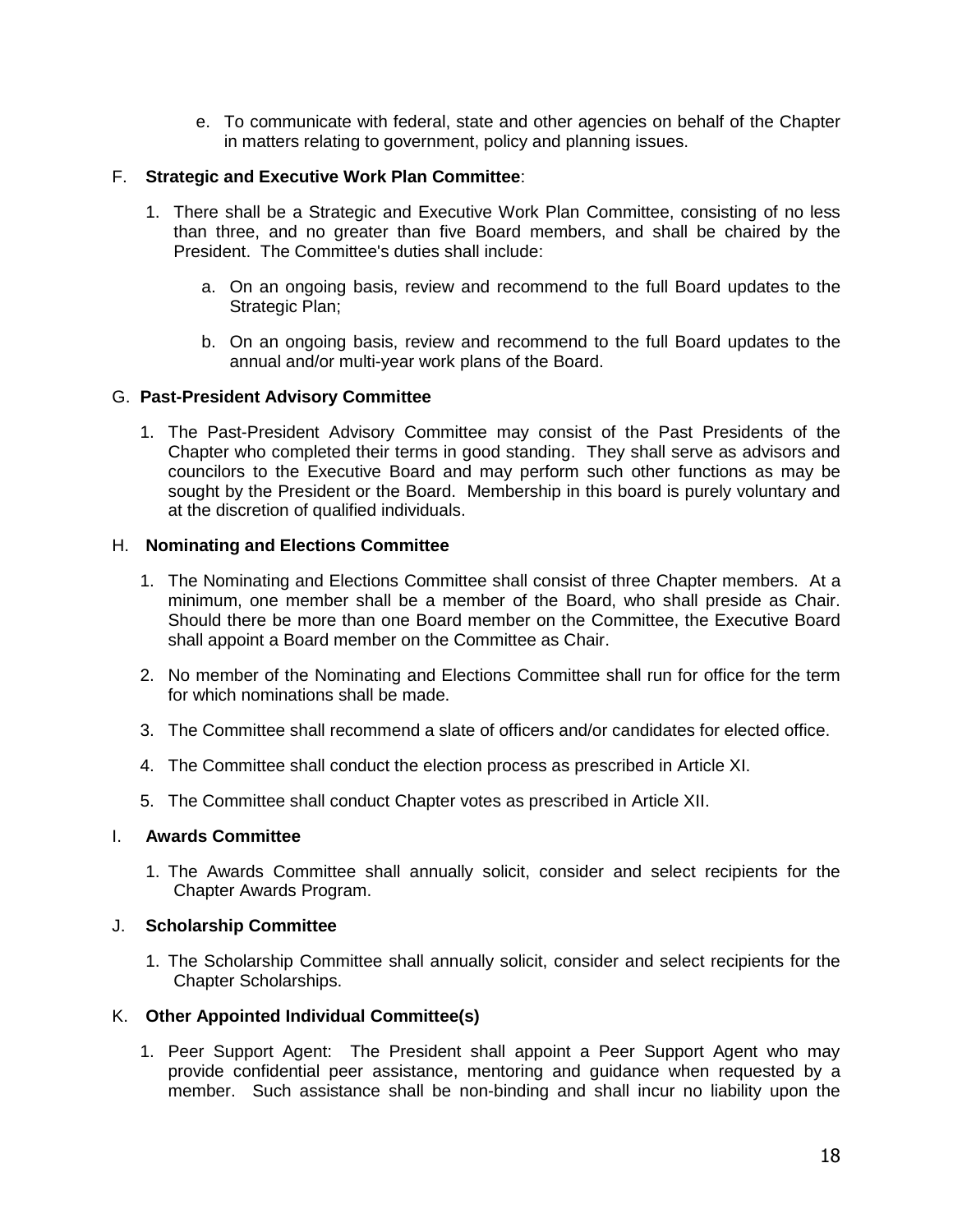Agent or the Chapter. Additional Agents may be appointed as assistants should the need arise.

2. Historian: The President shall appoint a Historian who shall oversee the history and archives of the Chapter. Additionally, the Historian may produce additional records by documentation, photographs, electronics, or other media.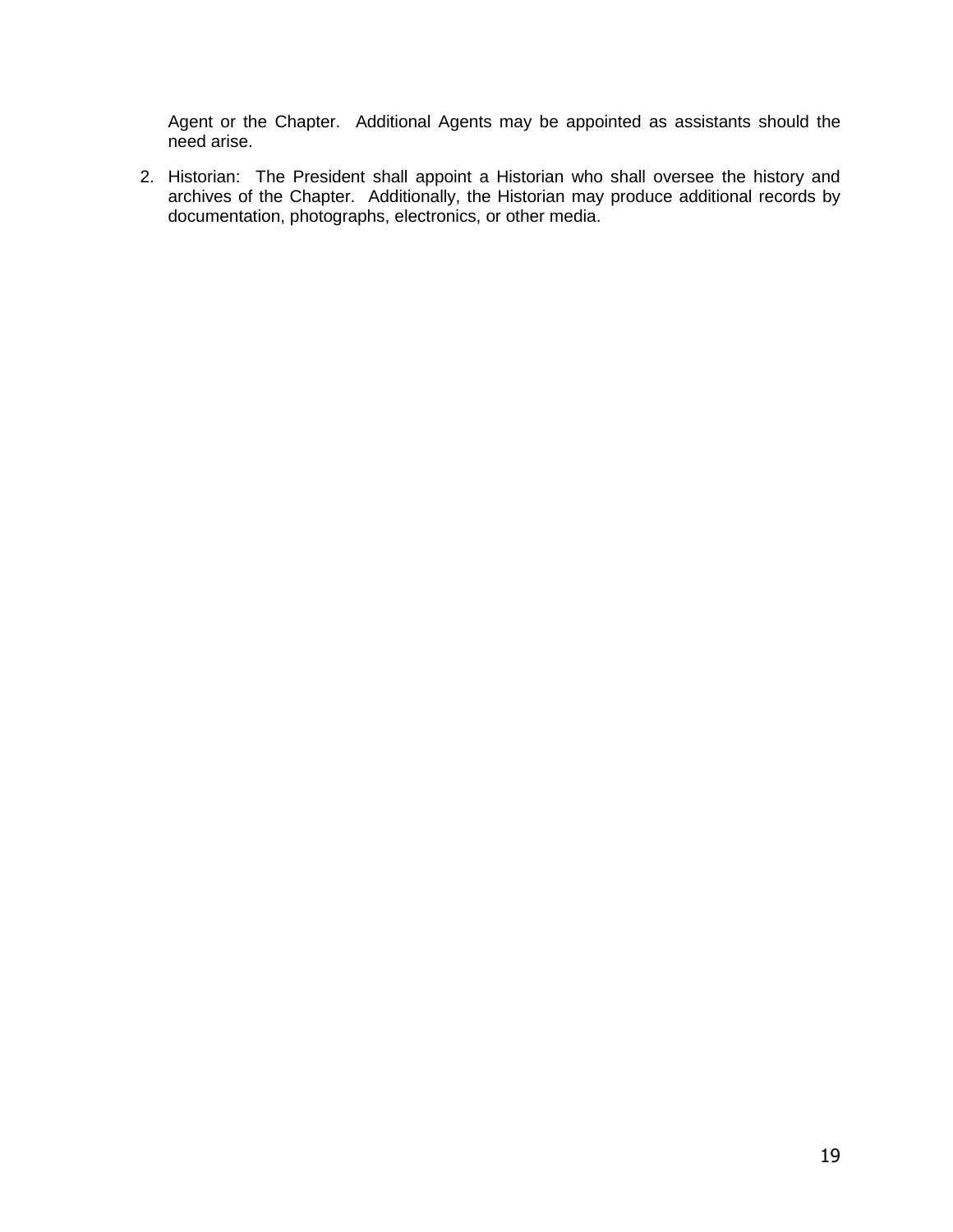### *ARTICLE IX*

### *PERIODIC COMMITTEE(S)*

#### A. **Ad-Hoc Committees**

- 1. The President, with the advice and consent of the Executive Board, shall appoint such Committees (and their chairs where necessary) for carrying out specific tasks to which they are assigned and shall be comprised of the number of members needed to fulfill its charge, as determined by the Board.
- 2. Such Committees shall perform the duties and responsibilities specific to their charge at the time of their establishment.
- 3. Such Committees shall continue for the period of time specified in their charge or until otherwise dissolved by the Executive Board.
- 4. The chairs of such Committees shall report to the President on a schedule specified by the President.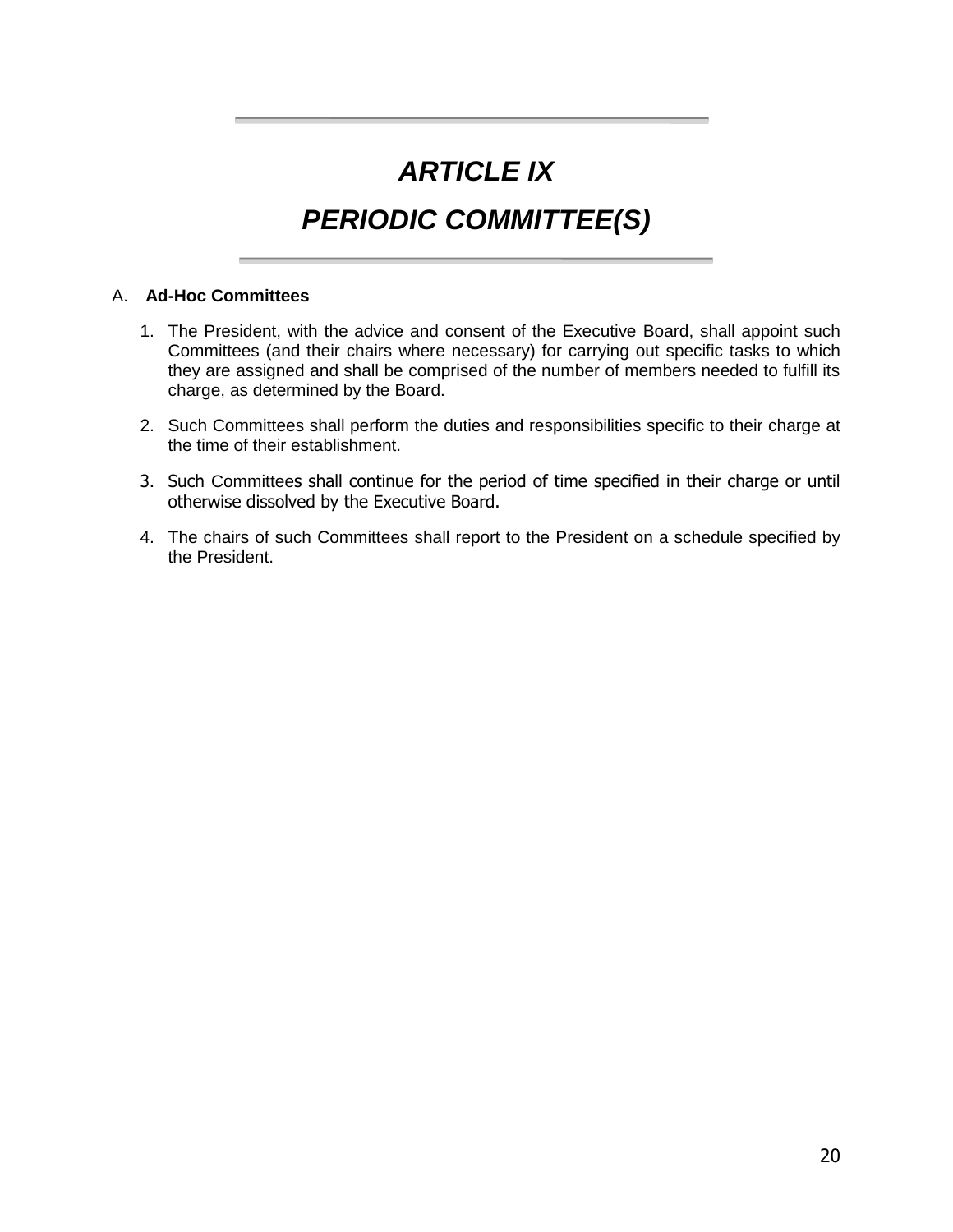### *ARTICLE X*

### *CHAPTER EVENTS*

### A. **Events**

- 1. There shall be at least four Chapter events each year sponsored or co-sponsored by the Chapter.
- 2. In addition, there shall be an Annual Meeting of the Chapter during the fall at a time and place to be determined by the Executive Board.

### B. **Notices**

1. Notices of all events of the Chapter shall be provided to all Chapter members at least twenty-one (21) days prior to the date of the event.

### C. **Participation of the Board**

1. Members of the Board shall attend and/or participate in as many Chapter events as is practical to represent the Board to the membership.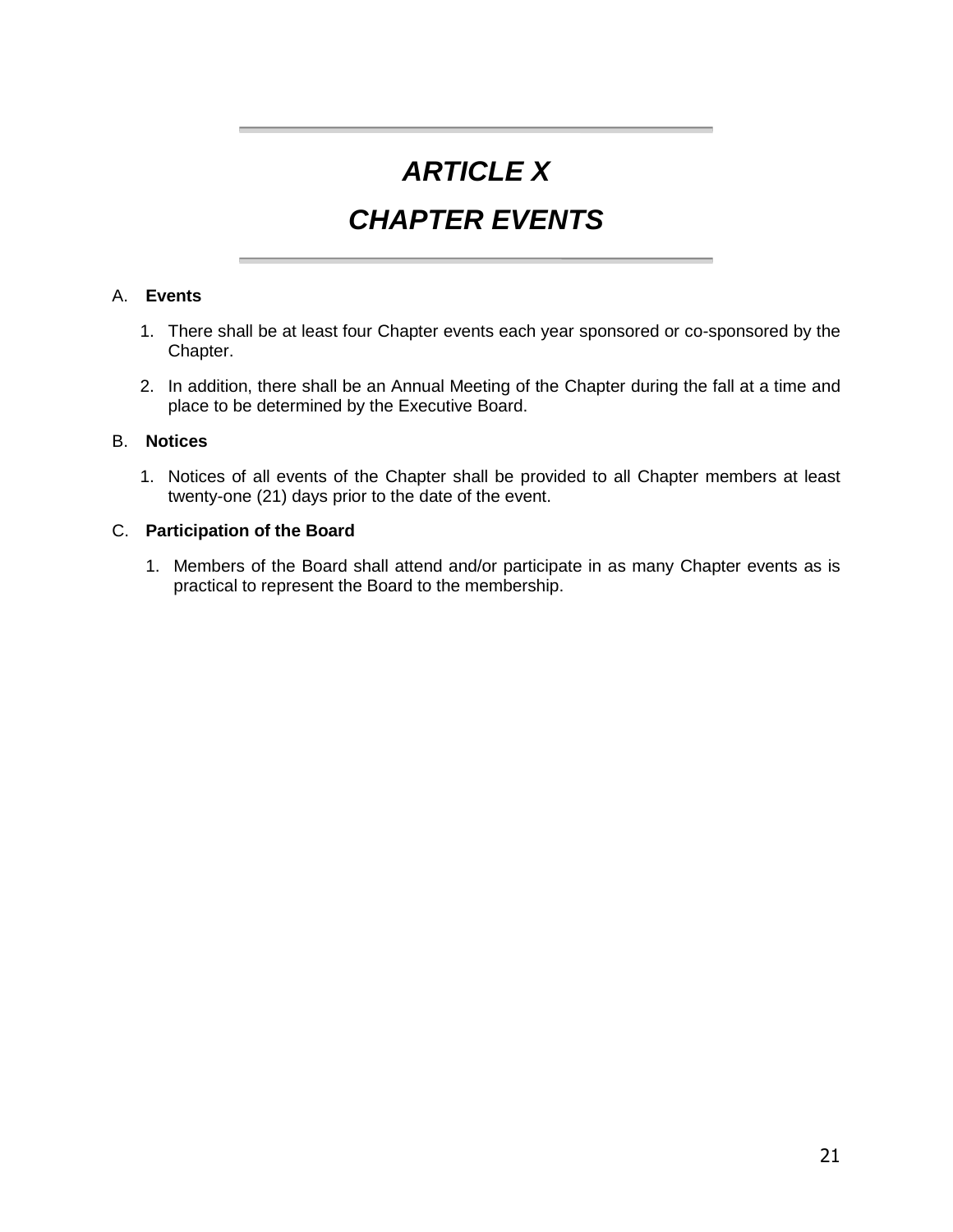### *ARTICLE XI*

### *CHAPTER ELECTIONS*

#### A. **The Election Process**

- 1. Election of Chapter Officers shall be held generally in accordance with the timetable and procedures outlined herein.
- 2. The Chapter election cycle and timeline will generally follow that of the National organization's Bylaws applicable to elections.
- 3. The Chapter encourages contested elections; however, such elections are not mandated.

#### B. **Nominations**

- 1. The Nominating and Elections Committee shall be appointed by the President with the advice and consent of the Executive Committee by January 1.
- 2. The Nominating and Elections Committee shall issue a call for nominations on or about January 15.
- 3. The Nominating and Elections Committee shall submit to the President and/or Executive Board its list of nominations for Chapter Officers by March 1. The Committee shall not nominate one of its own members for office.

### C. **Balloting**

- 1. The Nominating and Elections Committee shall prescribe the method and form of noticing, posting and balloting. Such method may include, but not be limited to, mail, delivery services, internet and other electronic media.
- 2. The Nominating and Elections Committee list of nominations for Chapter Officers shall be provided to all Chapter members by March 15.
- 3. Any Chapter member eligible to hold office shall be placed on the ballot by the Nominating and Elections Committee if a petition signed by not less than twenty-five Chapter members nominating said Chapter member is received by the Board by April 1. The Committee shall review and act to certify petitions for balloting by April 15.
- 4. Names of all candidates shall be provided to APA for distribution on ballots under the Consolidated Election Schedule of the organization
- 5. A ballot containing the names of all candidates shall be provided to all Chapter members on or about May 1. Completed ballots shall be returned as prescribed under the Consolidated Election Schedule.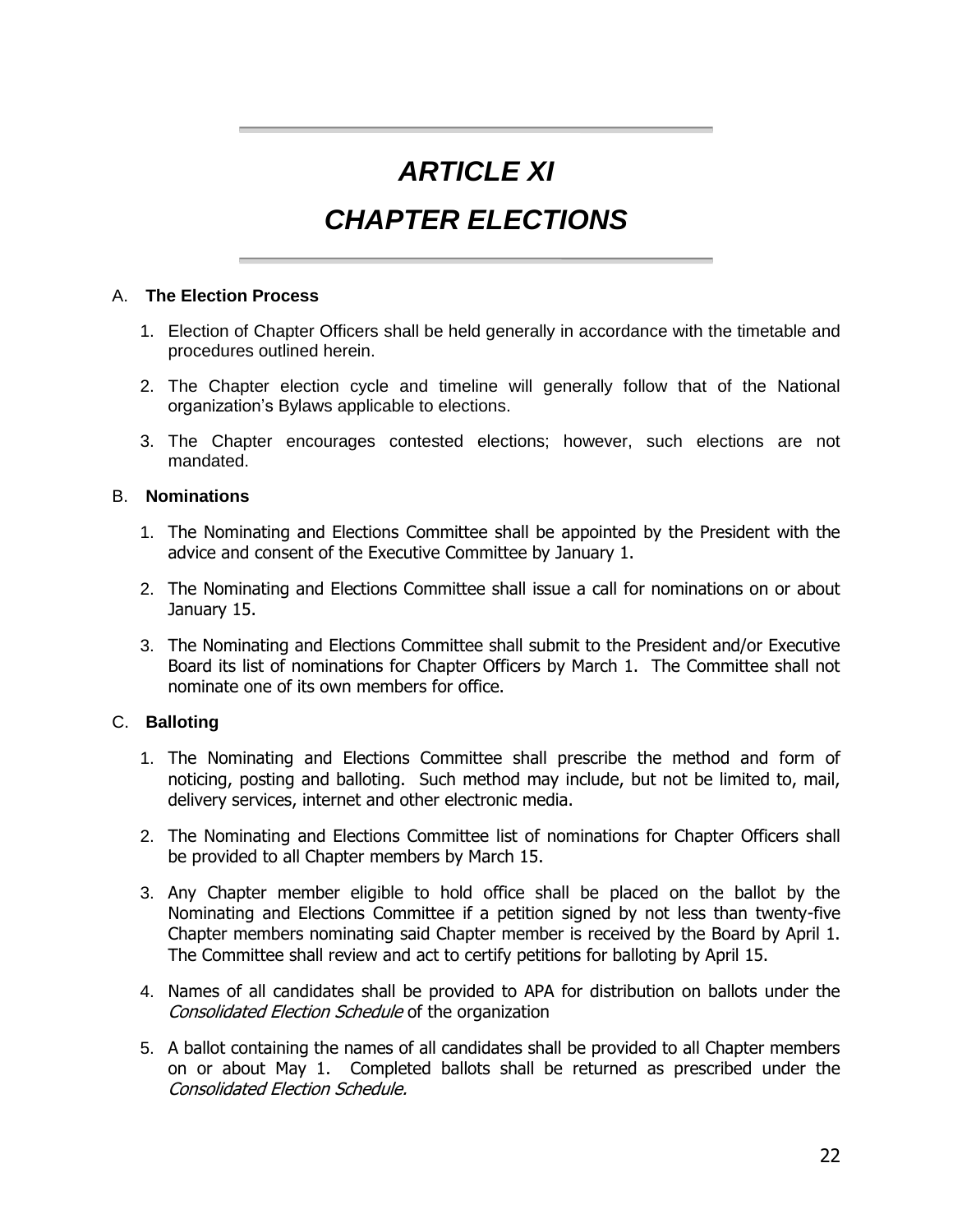- 6. Ballots shall be tabulated and the results returned to the Nominating and Elections Committee on or about June 1. The Committee shall report the results to the Secretary immediately thereafter for formal recording in the records of the Chapter.
- 7. Chapter Officers shall be elected by the affirmative vote of a plurality of those Chapter members actually voting. The results of the election shall (i) be announced by Chapter communication,  $(ii)$  be published in the next issue of the Chapter Newsletter following the vote; and, (iii) be announced at the Annual Meeting.
- 8. Elected candidates shall officially take office on January 1 of the year immediately following the election, except that the President-Elect shall take office as President-Elect on July 1 of the year of an election, as provided in Article XI,  $E(1)(b)$ , herein.

### D. **Changes in Election Timetable**

1. If, due to unforeseen circumstances, the Executive Board finds that the election timetable set forth in this Article cannot be followed, the Board may depart from the timetable, provided that an attempt is made to conform as closely as possible to the required election timing and that said change is approved by a two-thirds vote of the Executive Board. The Chapter membership shall be notified of said change within ten days of such vote.

### E. **Schedule of Elections; Terms of Office - Chapter Officers**

- 1. For the purpose of coordinating its elected offices with the *Consolidated Election* Schedule of APA, the schedule of elections and terms of Chapter Officers shall become effective upon adoption of these By Laws subject to specific provisions as follows:
	- a. The seated President shall complete the term balance of his elected term ending on January 1, 2020.
	- b. Beginning on January 1, 2020, and every two years thereafter, the Chapter shall elect a President, who shall serve a term of two years. If an elected President is a different individual than the current President, said elected President shall serve as President-Elect for six months from July 1 of the year that the individual is elected until the commencement of their two year term as President the following year.
	- c. The seated Secretary and Treasurer shall complete the term balance of their respective elected term ending on January 1, 2020.
	- d. Beginning on January 1, 2020, and every two years thereafter, the Chapter shall elect a Secretary and a Treasurer, each of whom shall serve a term of two years.
- 2. The terms of the elected officers shall be two years. Elected officers may serve for no more than two consecutive terms.

### F. **Filling of Vacancies of Elected Officers**

1. Should a vacancy occur among the Elected Officers due to resignation, incapacitation to perform the duties, death or some other unforeseen circumstance, the vacancy shall be filled by the Board within 30 days of such circumstance with a two-thirds vote of the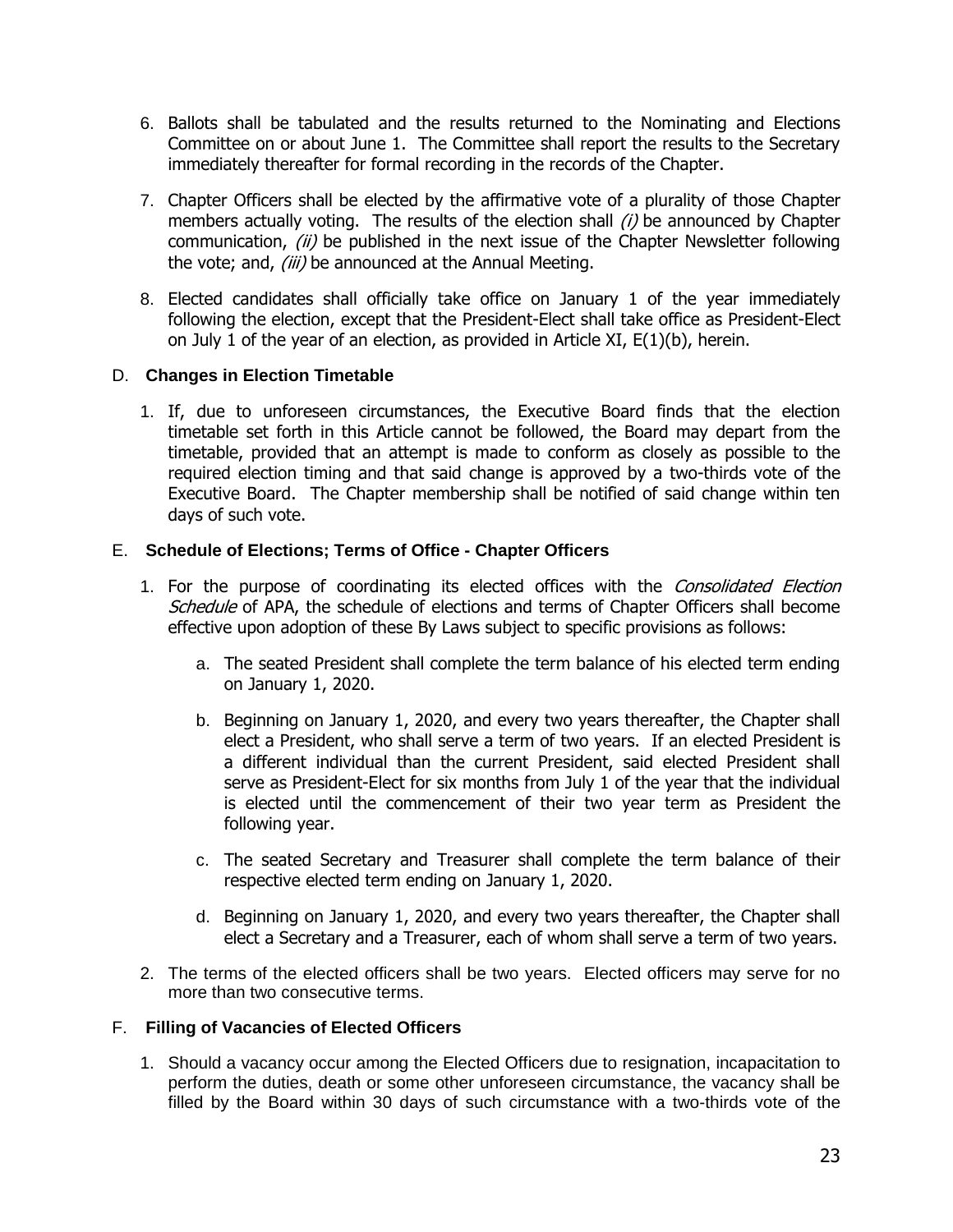quorum. Such vacancy shall only be filled by a member of the Board.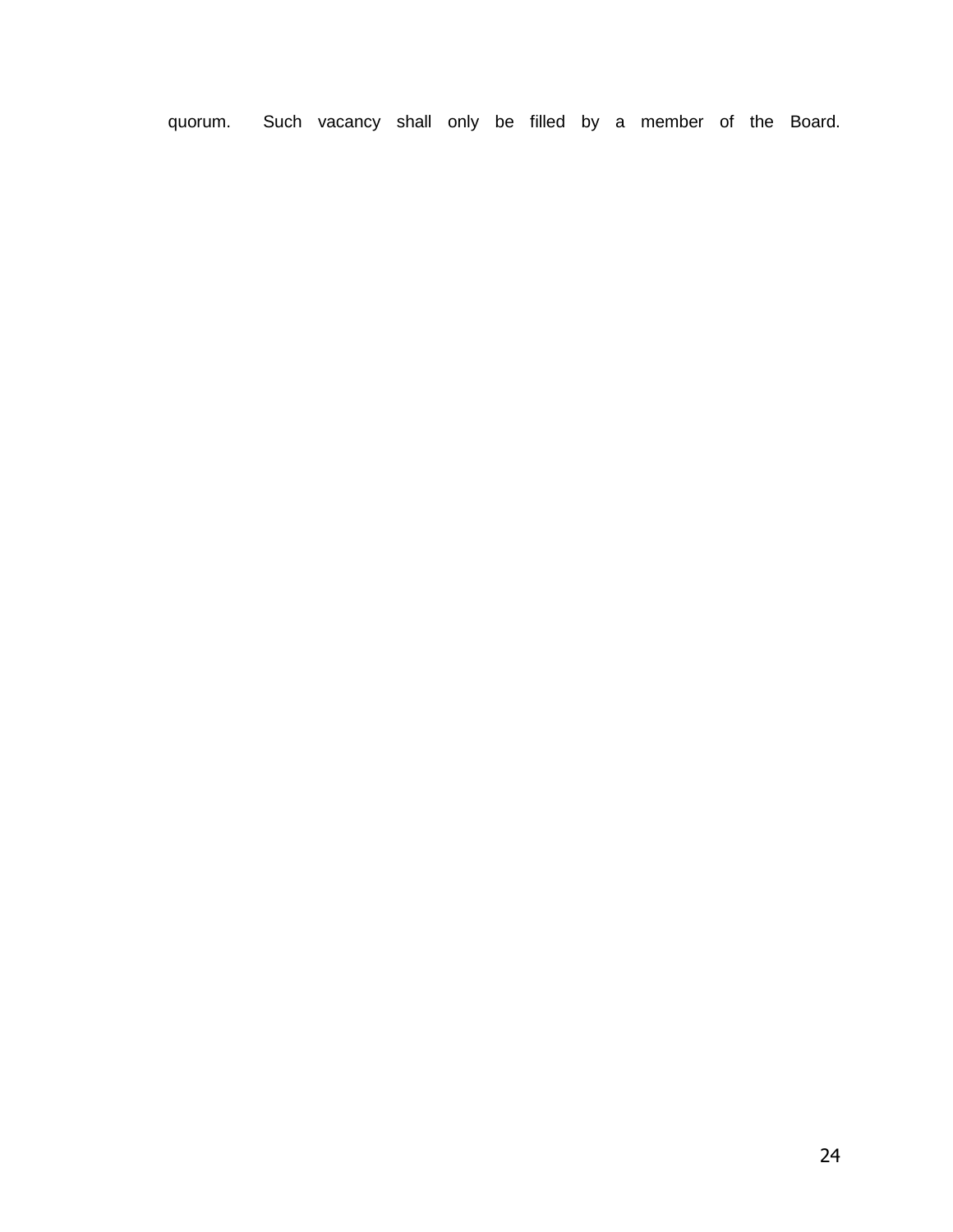### *ARTICLE XII*

### *CHAPTER VOTES / VOTING REQUIREMENTS*

#### A. **General Provisions**

- 1. A vote of the Chapter membership shall be required for amendments to these Bylaws, increases in Chapter dues and other matters deemed to be of critical importance by the Executive Board, but not including routine Chapter business normally transacted by the Board, such as the payment of bills, general business and policy, and for temporary suspension of provisions as provided in Article XIII, Section B.
- 2. Except as otherwise specified herein, all votes of the Chapter membership on such matters shall be conducted by ballot in accordance with Article XII.
- 3. Except as otherwise specified herein, all Chapter members shall be eligible to vote on all such matters.
- 4. A quorum for a valid vote of the Chapter membership on such matters shall be fifty Chapter members.
- 5. The affirmative vote of a simple majority of those Chapter members actually voting shall be required to approve such matters.
- 6. If there is a lack of a necessary quorum of Chapter numbers for a vote, then the Executive Board shall be authorized to vote on such matter as provided by Article VI G, and such vote shall be binding upon the Chapter.

### B. **Chapter Membership Voting Procedures**

- 1. Within 45 days after a matter is raised for a Chapter vote, the Nominating and Elections Committee shall provide notice for the matter to be voted on, the posting of ballots and the accounting of a vote. The Committee shall prescribe the method of voting, provided however, that the amount of time allotted for voting shall be no less than 15 days.
- 2. The results of the final vote on the matter in question shall be reported to the Chapter membership in a timely manner.

### C. **Exceptions To Voting**

1. Chapter-only Members shall not be eligible to vote on APA matters.